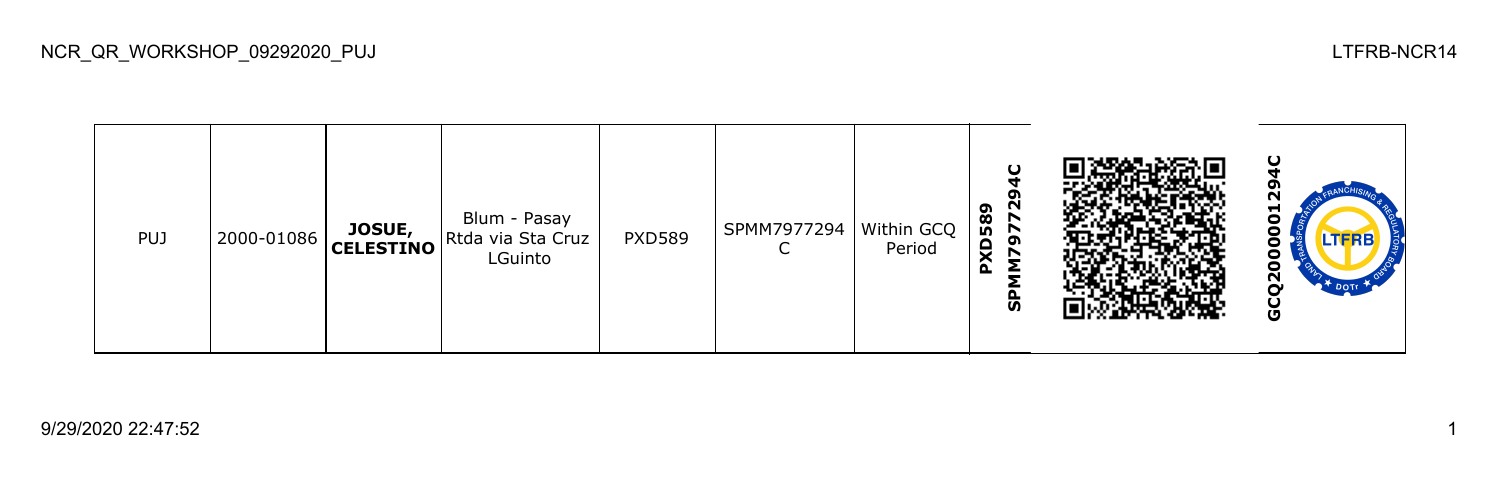**GCQ2000002218CSMI9034218C** 20 Blum - Pasay **TVV934** PUJ 2000-01173 **SANTOS,**  TVV934 SMI9034218C Within GCQ **OOO** Rtda via Sta Cruz **JEREMIAS** Period LGuinto GCQ20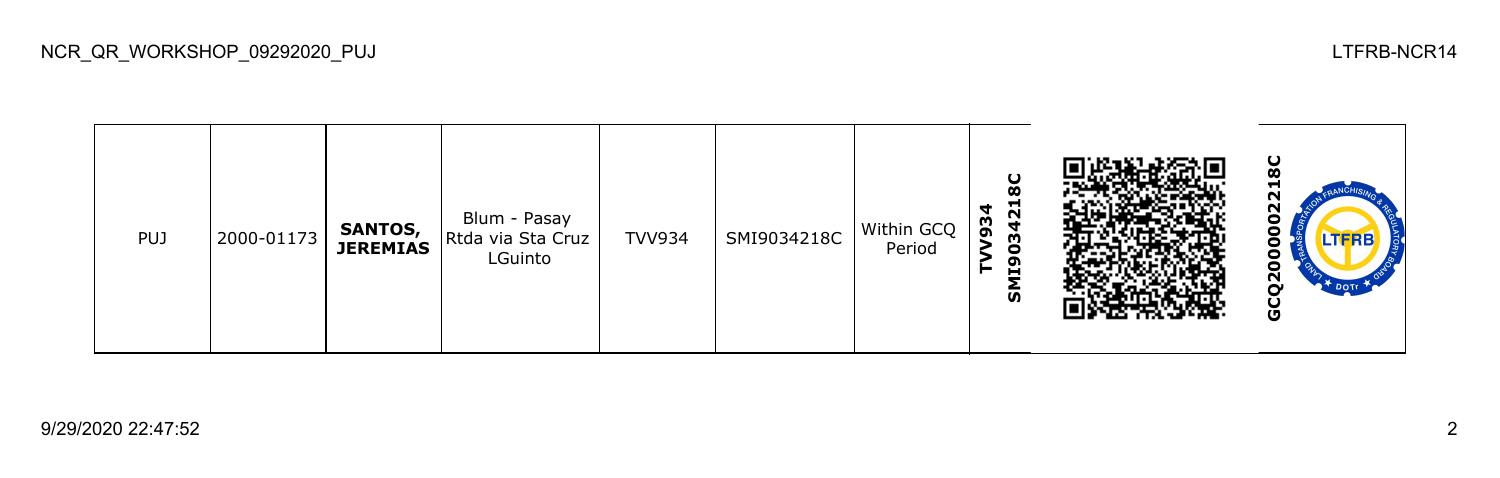| <b>PUJ</b> | 2000-04082 | BOTE,<br>O | BLUMENTRITT -<br><b>GUILLERM   PASAY RTDA VIA</b><br><b>STA CRUZ</b> | CJJ125 | ASHD901866C | Within GCQ<br>Period | ပ<br>ശ<br>١O<br>ø<br>25<br>−<br>$\bullet$<br>⊣<br>В<br>ᡡ<br>$\Omega$<br>ن<br>ັທ<br>₫ |  | ပ<br>о<br>LTFRB<br>N<br>O |
|------------|------------|------------|----------------------------------------------------------------------|--------|-------------|----------------------|--------------------------------------------------------------------------------------|--|---------------------------|
|------------|------------|------------|----------------------------------------------------------------------|--------|-------------|----------------------|--------------------------------------------------------------------------------------|--|---------------------------|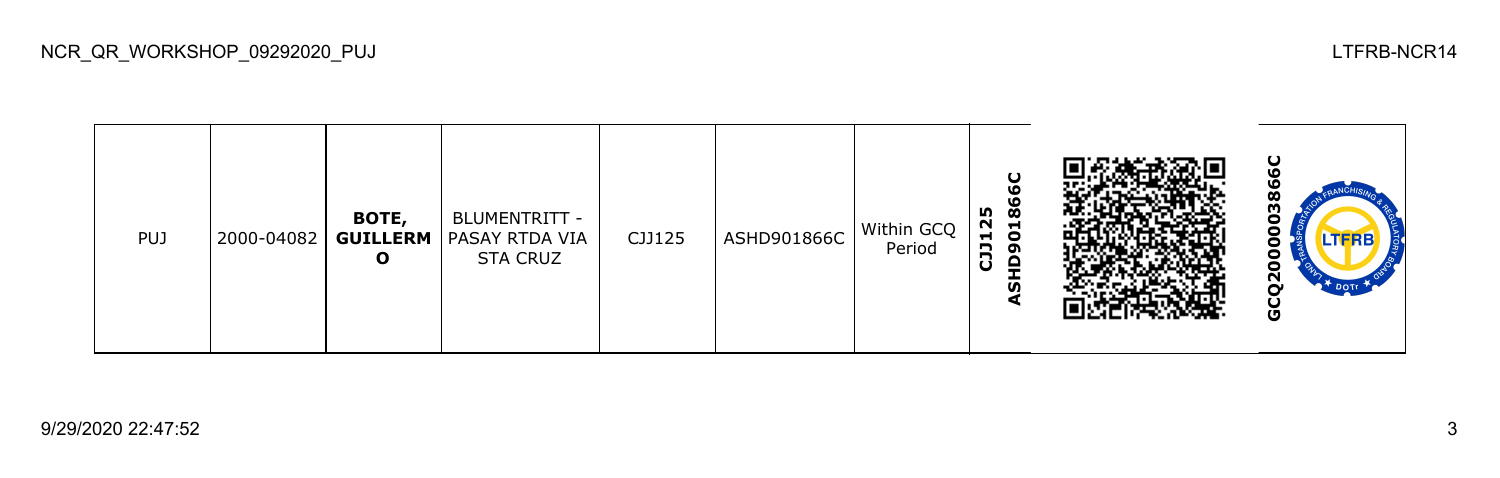| <b>PUJ</b> | 2001-01121 | <b>GARCIA,<br/>NOEL T</b> | Blum - Pasay<br>Rtda via Sta Cruz<br>Mabini | <b>TWB110</b> | SPMM2001114<br>922C | Within GCQ<br>Period | O<br>$\sim$<br>ົ<br>0<br>Н<br>⊣<br>$\blacksquare$<br>$\blacksquare$<br>$\blacksquare$<br>m<br>0<br>$\overline{2}$<br>ັທ |  | ο<br>−<br>o<br>8<br>Ν<br>DOTE<br>o |
|------------|------------|---------------------------|---------------------------------------------|---------------|---------------------|----------------------|-------------------------------------------------------------------------------------------------------------------------|--|------------------------------------|
|------------|------------|---------------------------|---------------------------------------------|---------------|---------------------|----------------------|-------------------------------------------------------------------------------------------------------------------------|--|------------------------------------|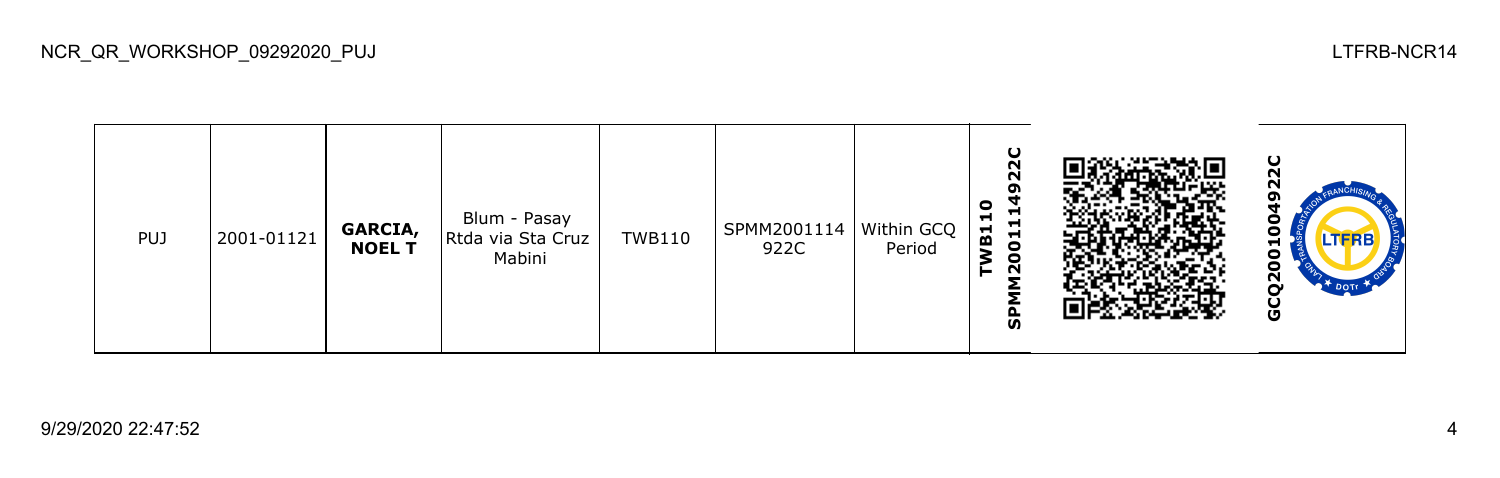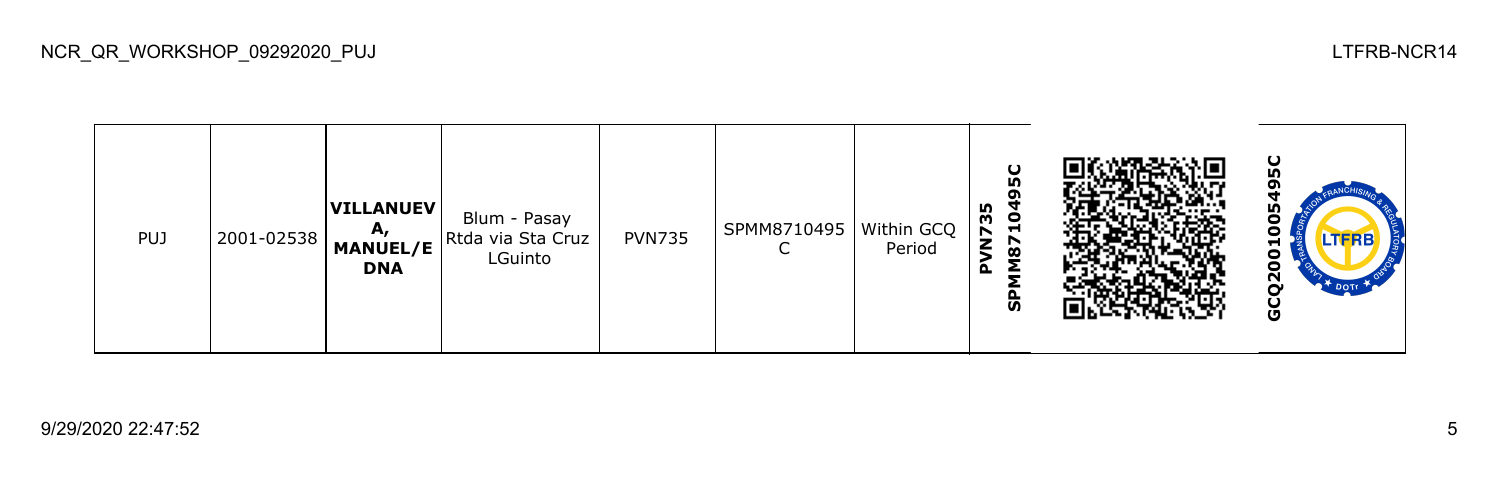| <b>PUJ</b> | LETIGIO,<br>2001-03153   PILAR/ANI Rtda via Sta Cruz | Blum - Pasay<br>LGuinto | <b>TVM154</b> | SPMM1077469   Within GCQ  <br>9C | Period | ΙĎ,<br>r<br>$\blacksquare$<br>∼<br>o<br>−<br><b>S</b> |  | O<br>ο<br>LIFKB<br>o<br>N<br>O |
|------------|------------------------------------------------------|-------------------------|---------------|----------------------------------|--------|-------------------------------------------------------|--|--------------------------------|
|------------|------------------------------------------------------|-------------------------|---------------|----------------------------------|--------|-------------------------------------------------------|--|--------------------------------|

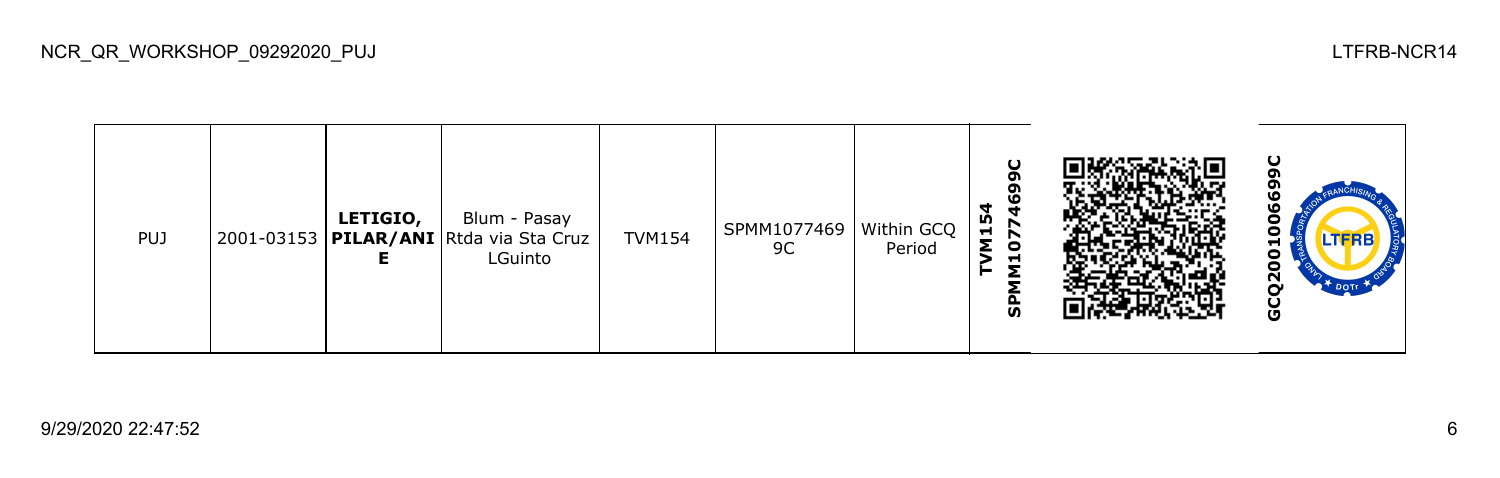**GCQ2002007092C**ິ<br>ລ **SPMM5066092C DJS730** Blum - Pasay c PUJ 2002-01951 **MARBID,**  DJS730 SPMM5066092 Within GCQ Rtda via Sta Cruz  $020$ **FERNANDO**  $\mathsf{C}$ Period LGuinto GCQ20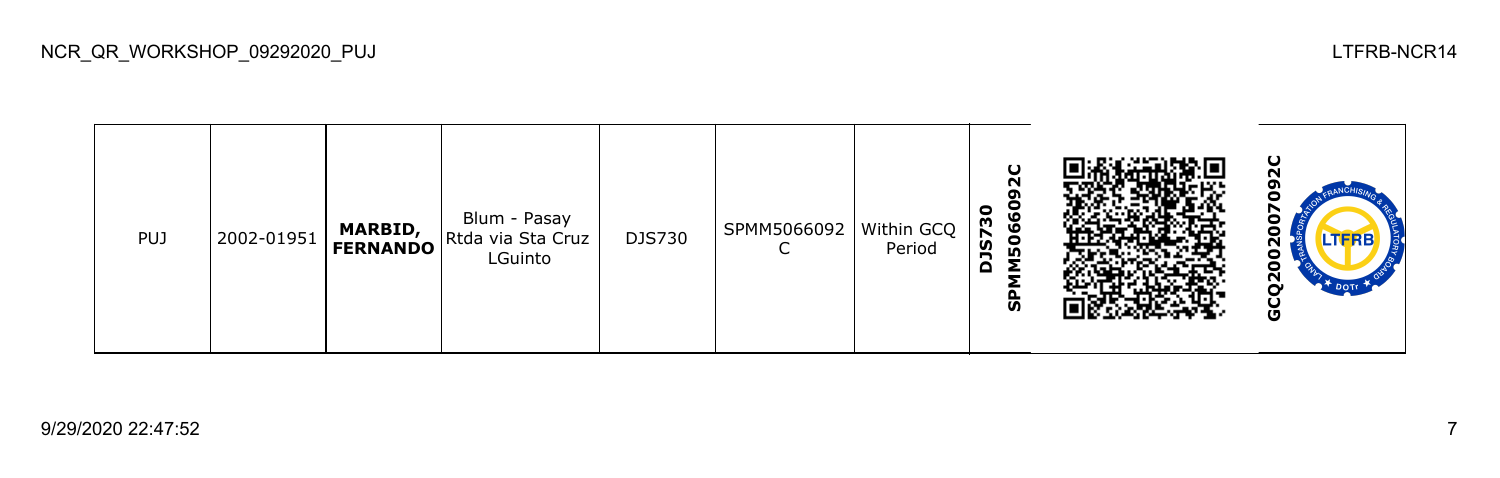**GCQ2002008891C**EVER965489 88 **PFX858** Blum - Pasay PUJ 2002-01951 **MARBID,**  PFX858 EVER9654891C Within GCQ  $\overline{0}2$ Rtda via Sta Cruz **FERNANDO** Period LGuinto Θ GCQ<sub>2</sub>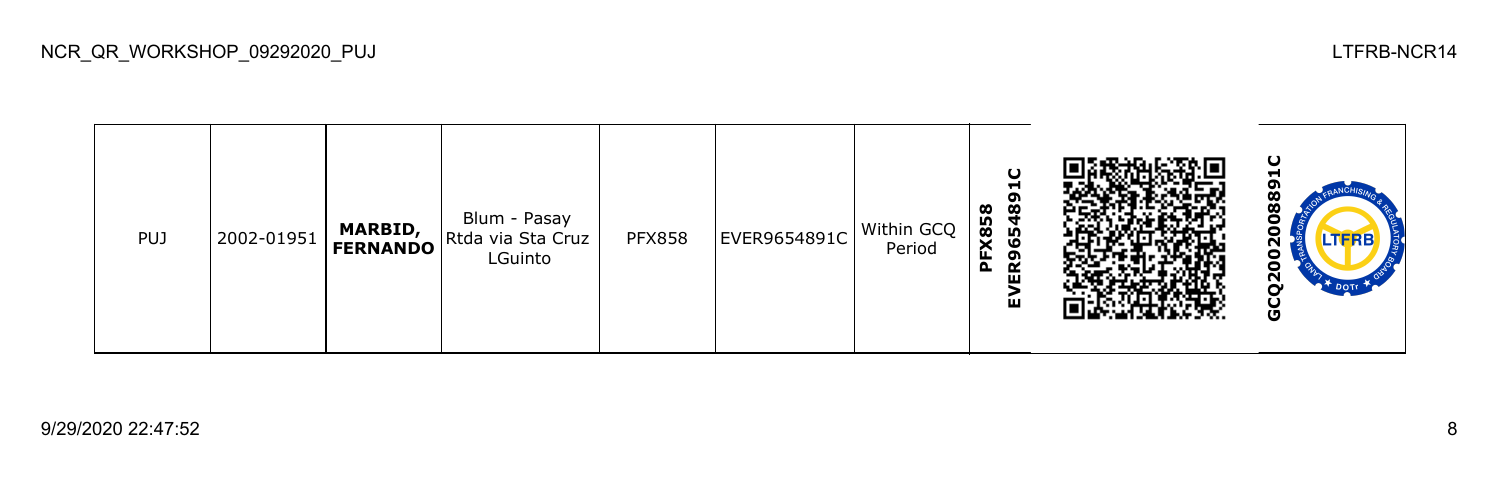| PUJ | 2003-00604 | <b>DELA</b><br>CRUZ,<br><b>MARK</b> | BLUMENTRITT -<br>PASAY RTDA VIA<br><b>STA CRUZ</b> | TWM960 | SPMM2002120<br>312C | Within GCQ<br>Period | ပ<br>$\sim$<br>−<br>m<br>o<br>0<br>212<br>ശ<br>ξ9<br>o<br>$\circ$<br>N<br>ັທ |  | ပ<br>N<br>⊣<br>TERE<br>о<br>N<br>o |
|-----|------------|-------------------------------------|----------------------------------------------------|--------|---------------------|----------------------|------------------------------------------------------------------------------|--|------------------------------------|
|-----|------------|-------------------------------------|----------------------------------------------------|--------|---------------------|----------------------|------------------------------------------------------------------------------|--|------------------------------------|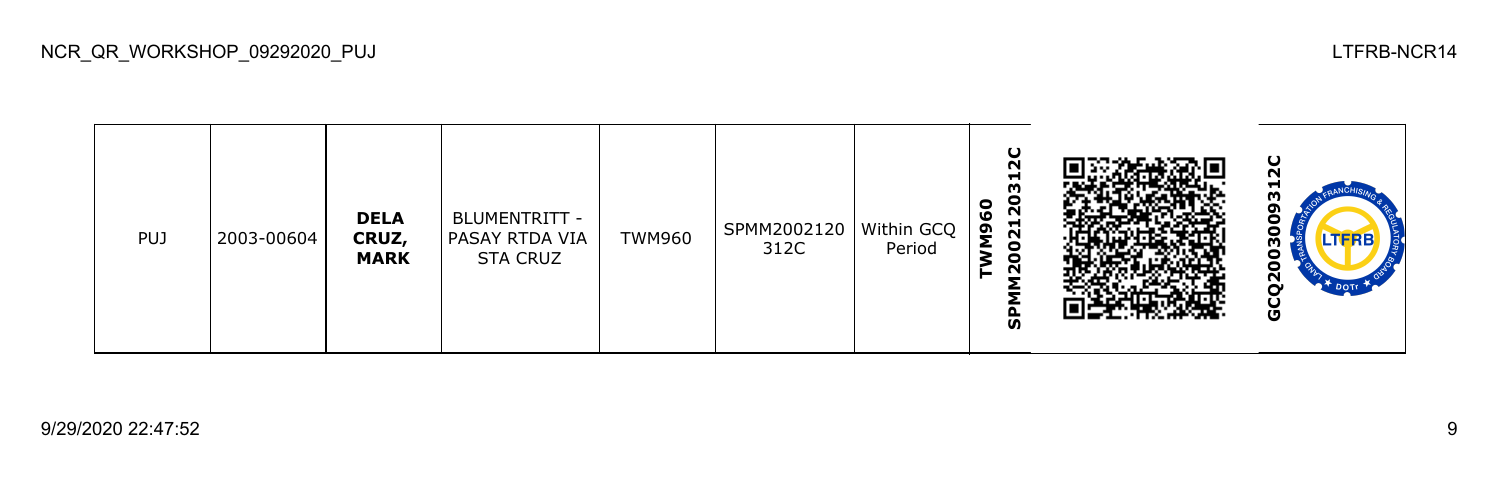**SPMM2002118869C GCQ2003010869CTWK988** ö Blum - Pasay PUJ 2003-01549 **VILLANUEV** Rtda via Sta Cruz TWK988 SPMM2002118 Within GCQ 030 869C Period LGuinto GCQ2 SPMI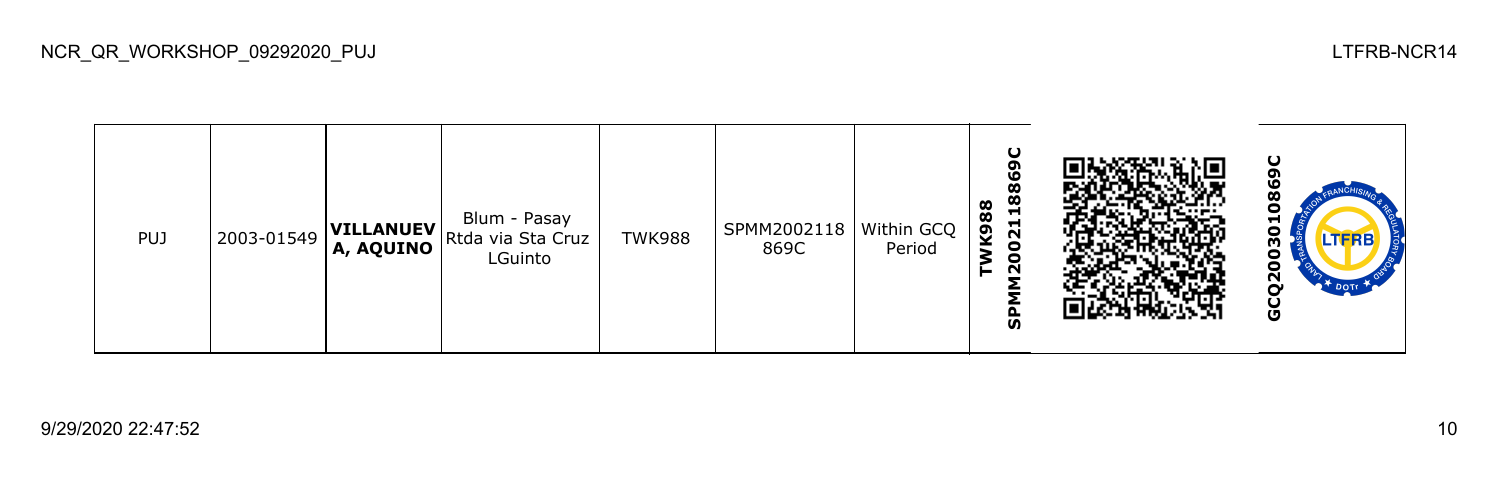| <b>PUJ</b> | 2003-02635 | MENDIOLA<br><b>EDMUND</b> | Blum - Pasay<br>Rtda via Sta Cruz<br>LGuinto | <b>NXJ712</b> | SPMM1043786 | Within GCQ<br>Period | U<br>٥<br>ထ<br>N<br>137<br>H.<br><b>ZCX</b><br>$\mathbf{a}$<br>z<br>င္ဟ |  | ပ္စ<br>▬<br>ᆏ<br>Ο<br>LTFRB<br>m<br>o<br>U<br>ี<br><sup>+</sup> DOTE<br>O |
|------------|------------|---------------------------|----------------------------------------------|---------------|-------------|----------------------|-------------------------------------------------------------------------|--|---------------------------------------------------------------------------|
|------------|------------|---------------------------|----------------------------------------------|---------------|-------------|----------------------|-------------------------------------------------------------------------|--|---------------------------------------------------------------------------|

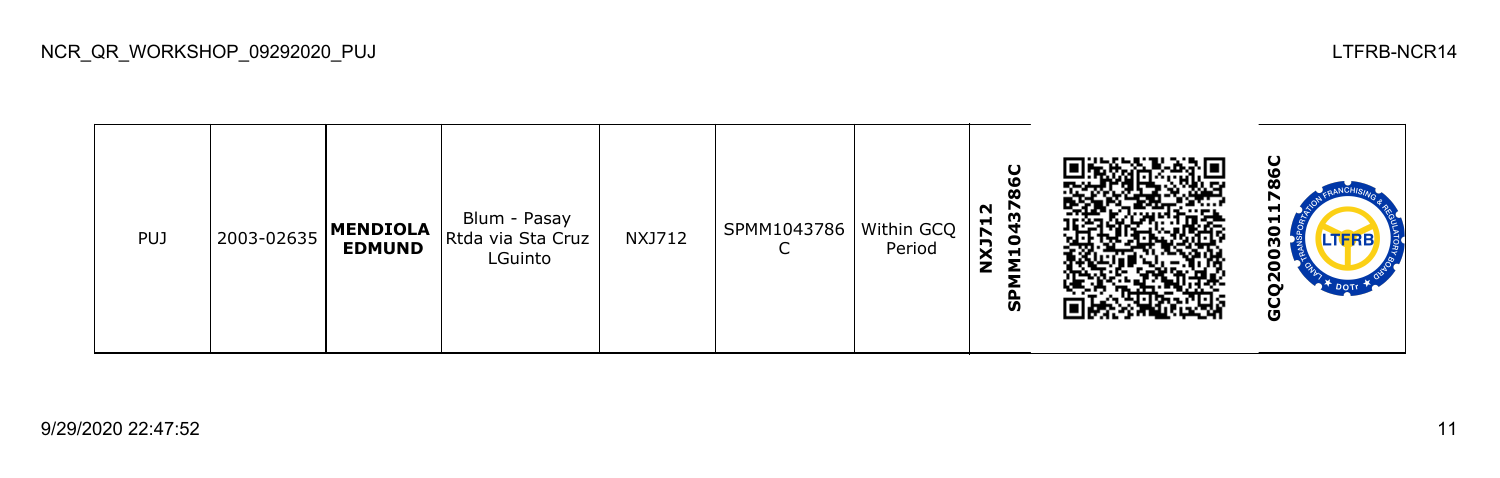| <b>PUJ</b> | 2004-00110 | <b>ENRIQUEZ</b><br>O | Blum - Pasay<br><b>RAYMUND</b> Rtda via Sta Cruz<br>LGuinto | <b>TKL467</b> | CCM939682C | Within GCQ<br>Period | ပ<br>ς<br>968<br>67<br>4<br>m<br>⊽<br>ຸດ<br>►<br>g |  | ပ<br>N<br>Н<br>Ο<br><b>LTFRB</b><br>о<br>о<br>ี<br>O |
|------------|------------|----------------------|-------------------------------------------------------------|---------------|------------|----------------------|----------------------------------------------------|--|------------------------------------------------------|
|------------|------------|----------------------|-------------------------------------------------------------|---------------|------------|----------------------|----------------------------------------------------|--|------------------------------------------------------|

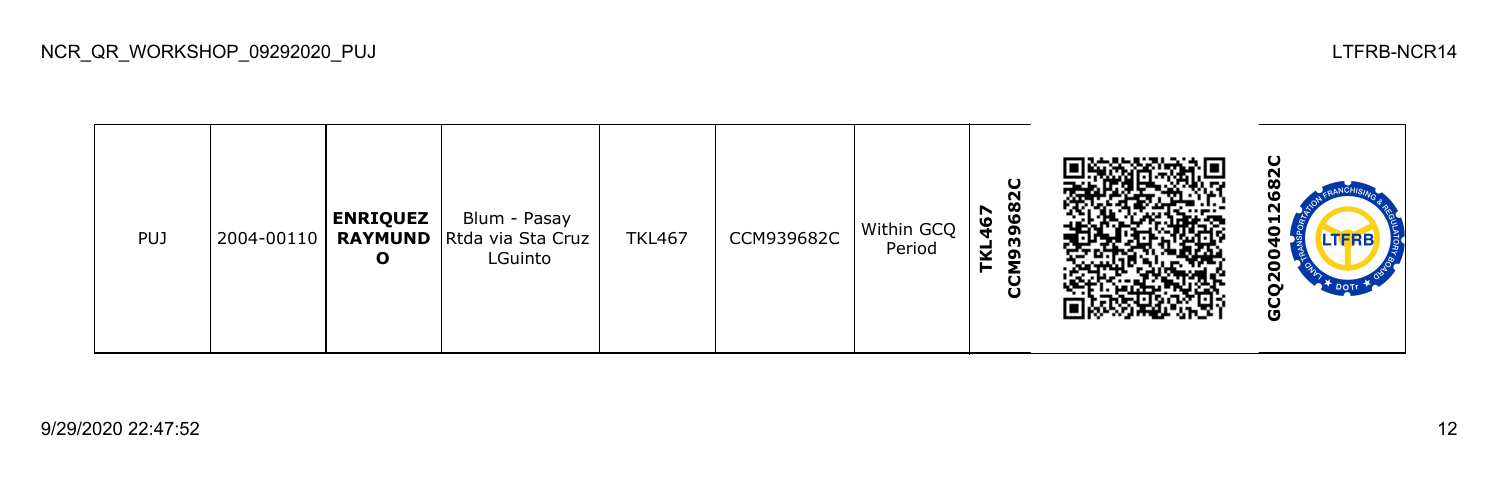**GCQ2004013379CCWD740** SMI862737 Blum - Pasay PUJ 2004-00629 **MONJE,**  CWD740 SMI8627379C Within GCQ Rtda via Sta Cruz **ERIBERTA** Period LGuinto Θ GCQ2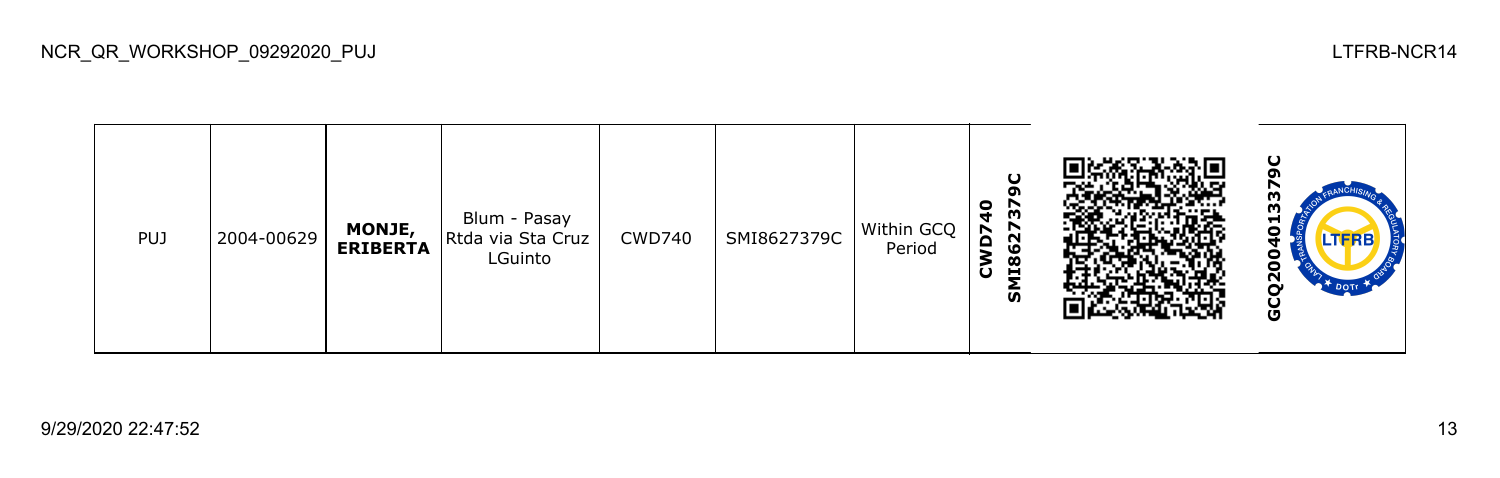| <b>PUJ</b> | 2010-05463 | FERRER,<br><b>MA. ERICA</b> | BLUMENTRITT -<br><b>PASAY RTDA VIA</b><br><b>STA CRUZ</b> | <b>TXD228</b> | SPMM2004123<br>352C | Within GCQ<br>Period | ပ<br>$\sim$<br>35<br>m<br>228<br>$\sim$<br>$\vec{r}$<br>χD<br>c<br>c<br>⊢<br>N<br>ັທ |  | ပ<br>N<br>ᆏ<br>o<br>LTFRB<br>o<br>ᆋ<br>o<br>N<br>u<br>U |
|------------|------------|-----------------------------|-----------------------------------------------------------|---------------|---------------------|----------------------|--------------------------------------------------------------------------------------|--|---------------------------------------------------------|
|------------|------------|-----------------------------|-----------------------------------------------------------|---------------|---------------------|----------------------|--------------------------------------------------------------------------------------|--|---------------------------------------------------------|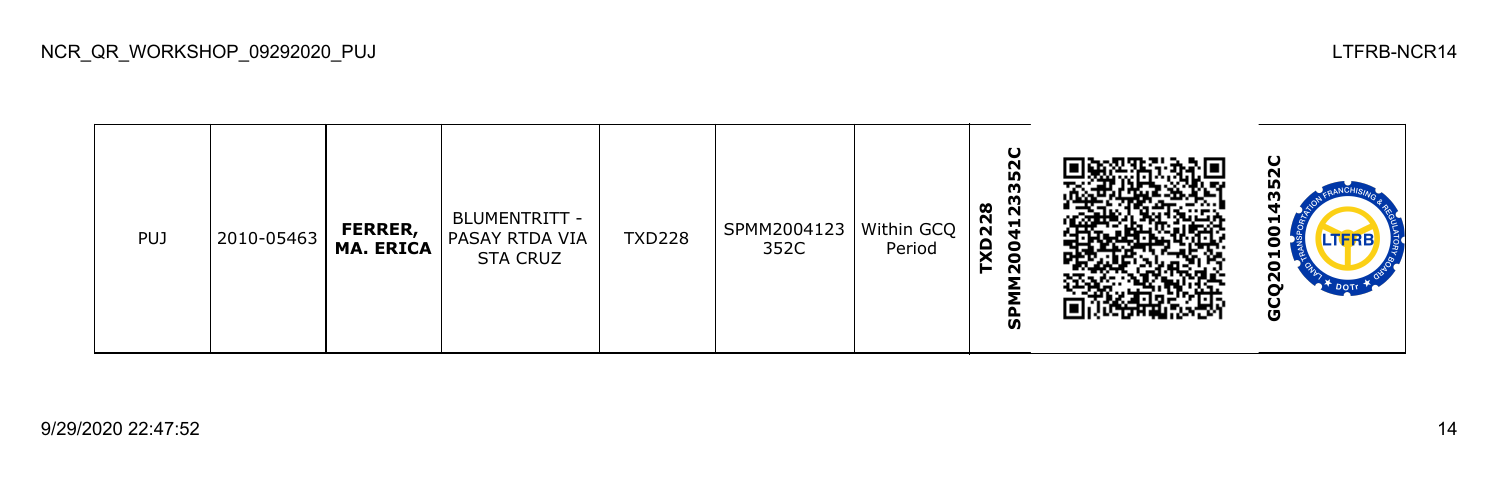| <b>PUJ</b> | 2010-05463 | FERRER,<br><b>MA. ERICA</b> | BLUMENTRITT -<br>PASAY RTDA VIA<br><b>STA CRUZ</b> | <b>NYA582</b> | SPMM5658692 | Within GCQ<br>Period | $\cup$<br>N<br>6586<br>582<br>w<br>z<br>င္ဟ |  | ပ<br>ဖ<br><b>ID</b><br>⊣<br>n<br>┯<br>о<br>Ñ<br><b>DOT</b><br>o |
|------------|------------|-----------------------------|----------------------------------------------------|---------------|-------------|----------------------|---------------------------------------------|--|-----------------------------------------------------------------|
|------------|------------|-----------------------------|----------------------------------------------------|---------------|-------------|----------------------|---------------------------------------------|--|-----------------------------------------------------------------|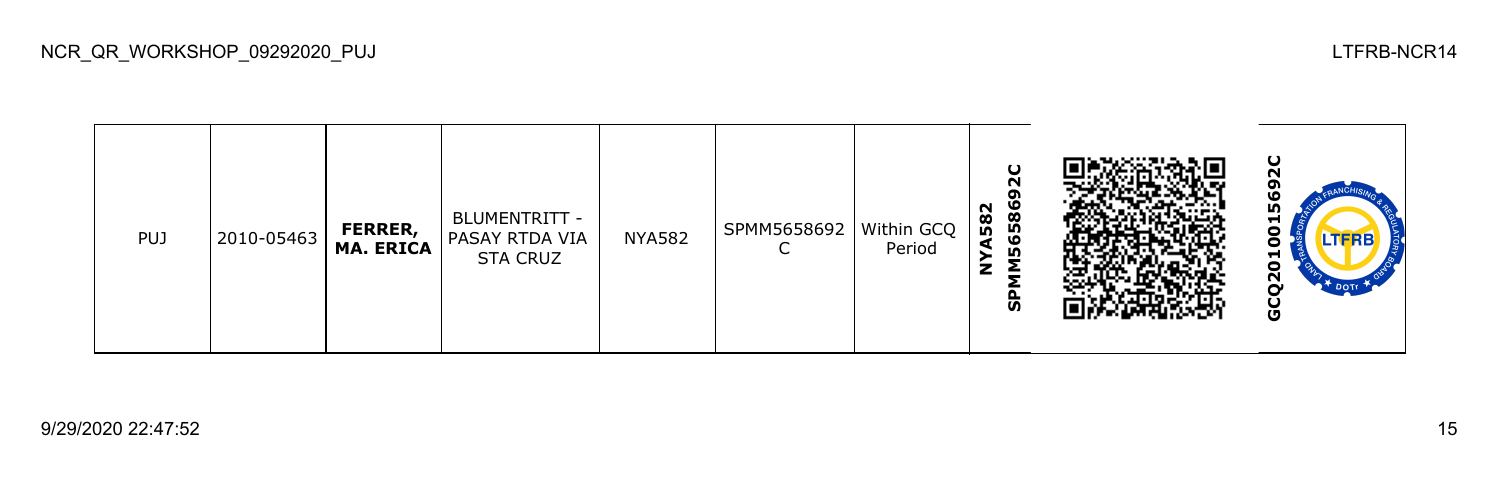| <b>PUJ</b> | 2010-05814 | OCAMPO,<br><b>MARIO</b><br>/NORA | Blum - Pasay<br>Rtda via Sta Cruz<br>LGuinto | <b>PXW110</b> | SPMM1025429<br>8C | Within GCQ<br>Period | ပ<br>ထ<br>໑<br>N<br>0<br>ы<br>25<br>$\blacksquare$<br>š<br>0<br>$\blacksquare$<br><b>S</b> |  | မ္ထ<br>Ņ<br>ဖ<br>런<br>Ξ<br><b>LTFRB</b><br>o<br>ដ<br>$\overline{2}$<br>$\mathbb{R}^*$ DOTE<br>O |
|------------|------------|----------------------------------|----------------------------------------------|---------------|-------------------|----------------------|--------------------------------------------------------------------------------------------|--|-------------------------------------------------------------------------------------------------|
|------------|------------|----------------------------------|----------------------------------------------|---------------|-------------------|----------------------|--------------------------------------------------------------------------------------------|--|-------------------------------------------------------------------------------------------------|

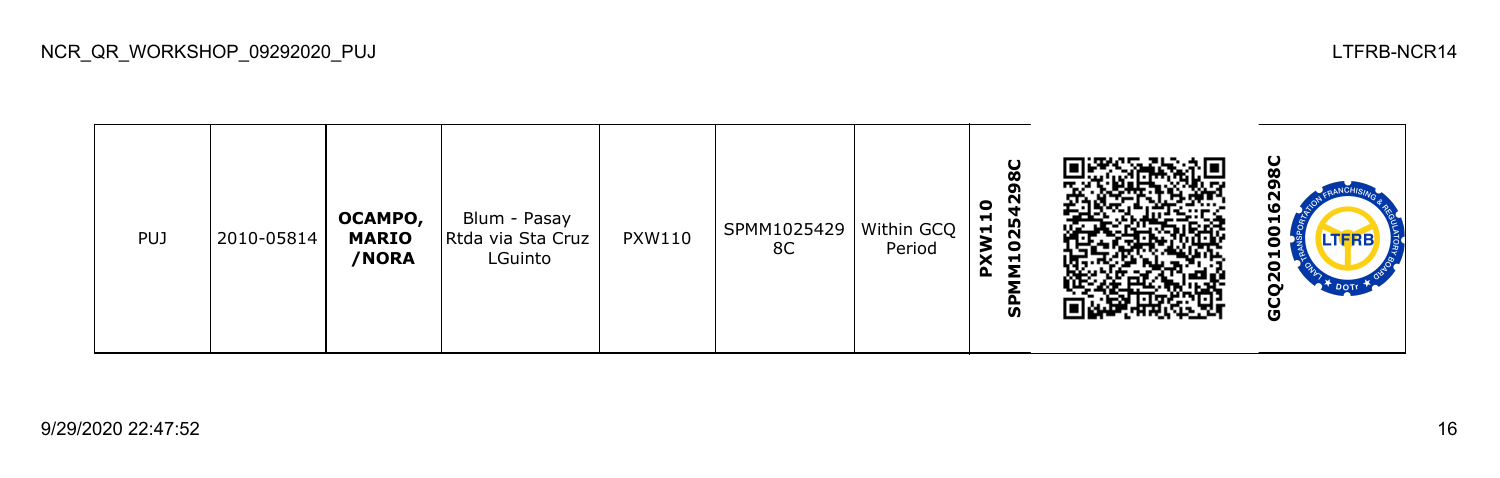## **GCQ20110175C93TWA813** Blum - Pasay PUJ 2011-03265 **OTADOY**  TWA813 VCM1435C93 Within GCQ Rtda via Sta Cruz **EVELLA** Period LGuinto **VCM1** GCQ20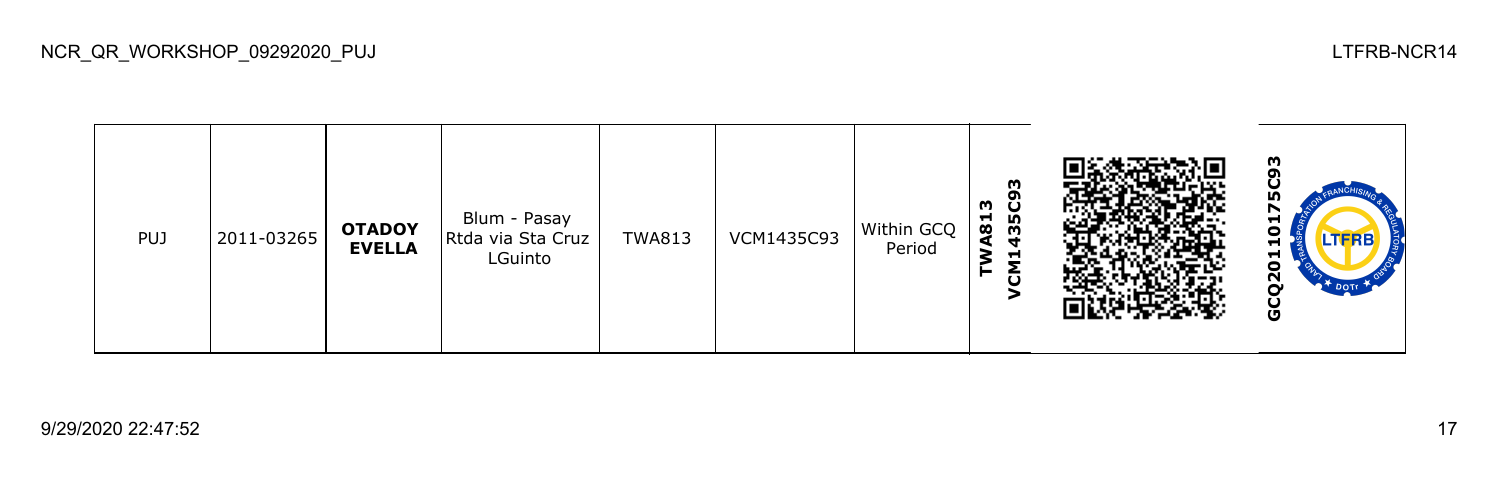**GCQ2012018485CDHH409 DECASA**  Blum - Pasay **JOEL**  DHH409 SMM904485C Within GCQ  $\overline{20}$ PUJ 2012-02002 Rtda via Sta Cruz **/DAVID**  Period **SMM904485C** LGuinto **EDNA** GCQ20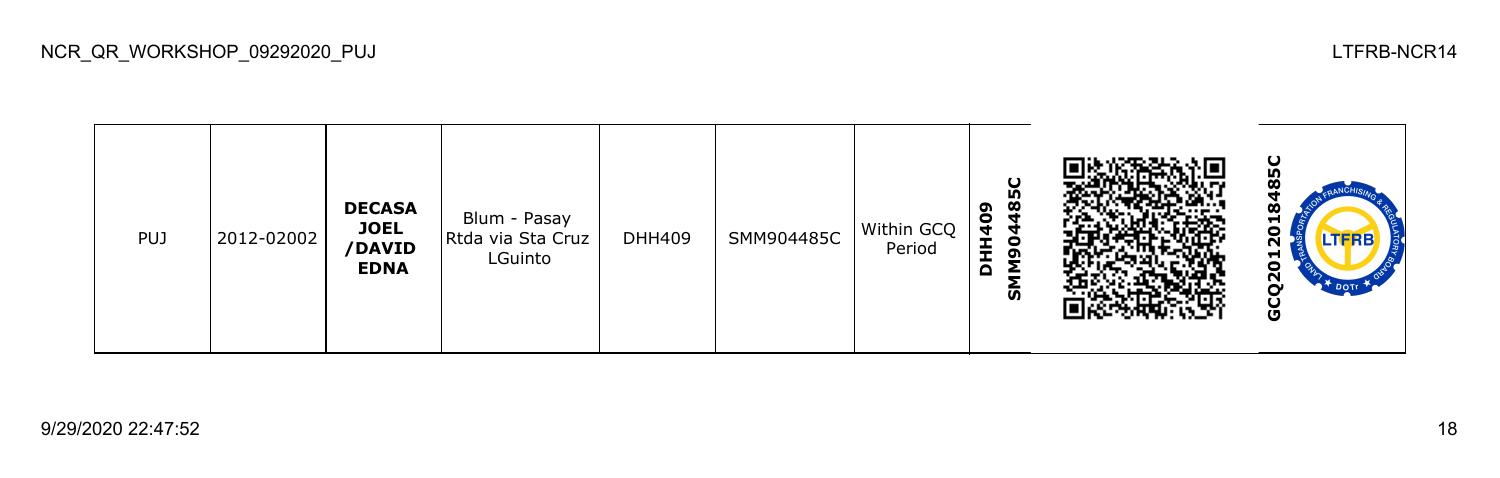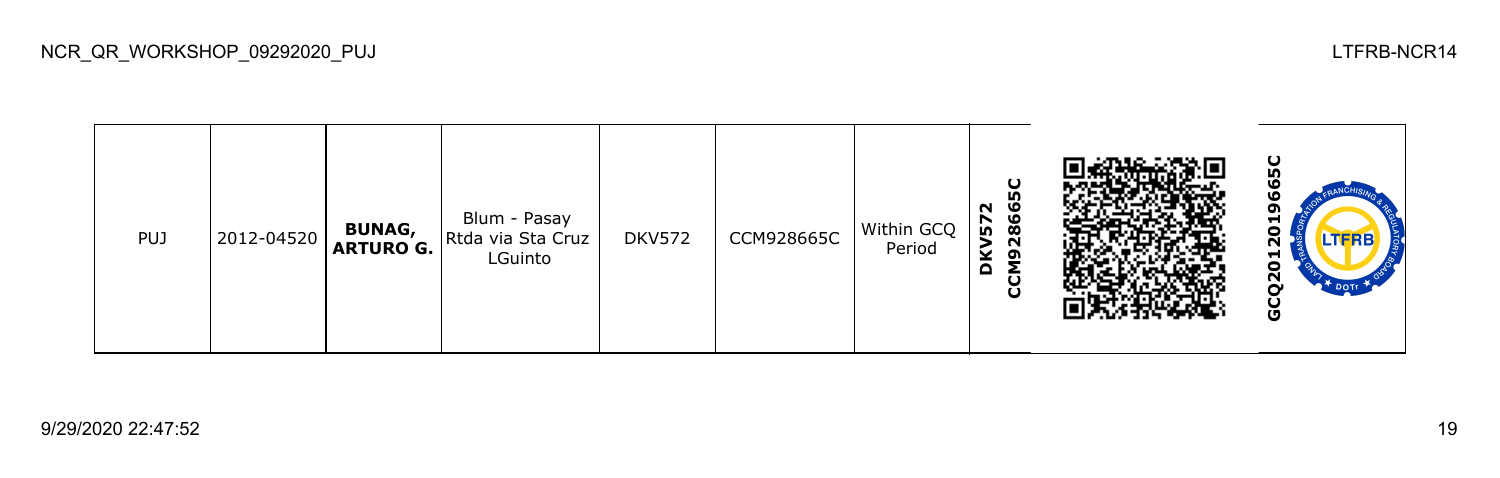**GCQ2012020740CEVER9319740C** 20 **NYE117** Blum - Pasay PUJ 2012-04950 **FERRER**   $NYE117$  EVER9319740C Within GCQ  $\overline{2}$ Rtda via Sta Cruz **ELPIDIO** Period LGuinto GCQ20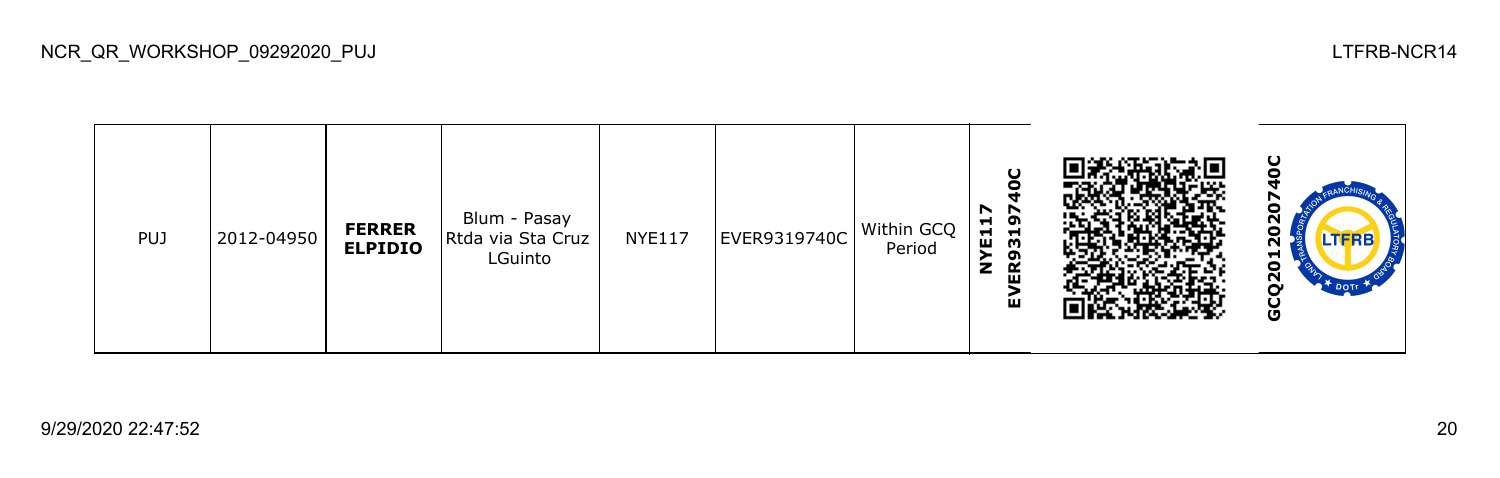**GCQ2013021520C**20 **CMCI138520C PYK761** Blum - Pasay PUJ 2013-00052 **ABCEDE**  PYK761 CMCI138520C Within GCQ Rtda via Sta Cruz 50 **FERNANDO** Period LGuinto GCQ20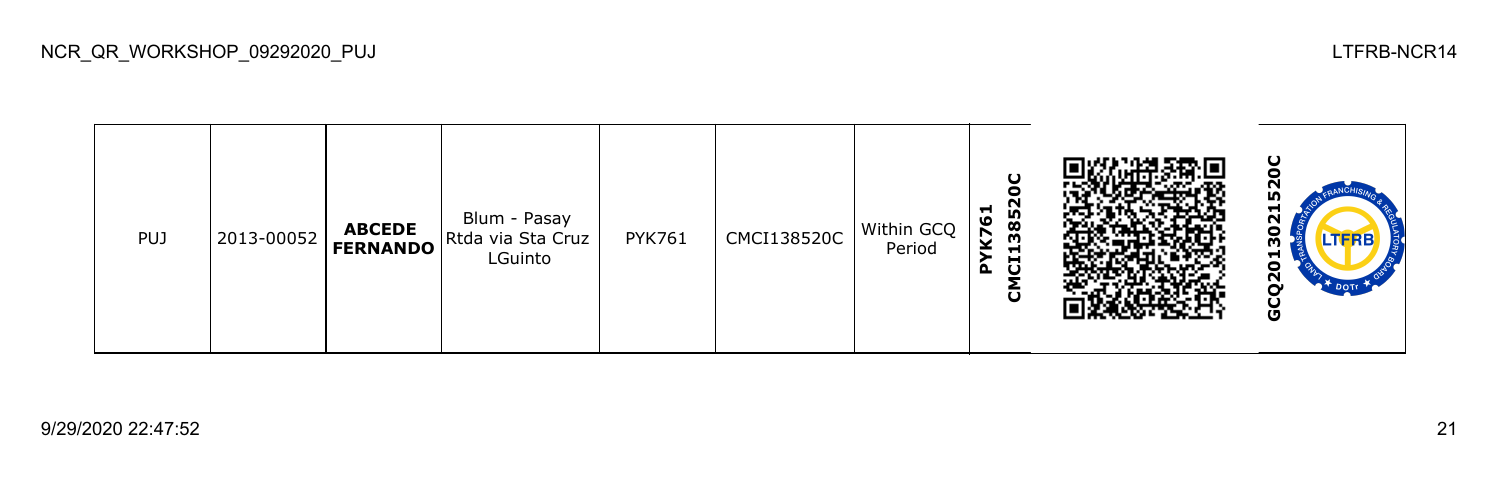

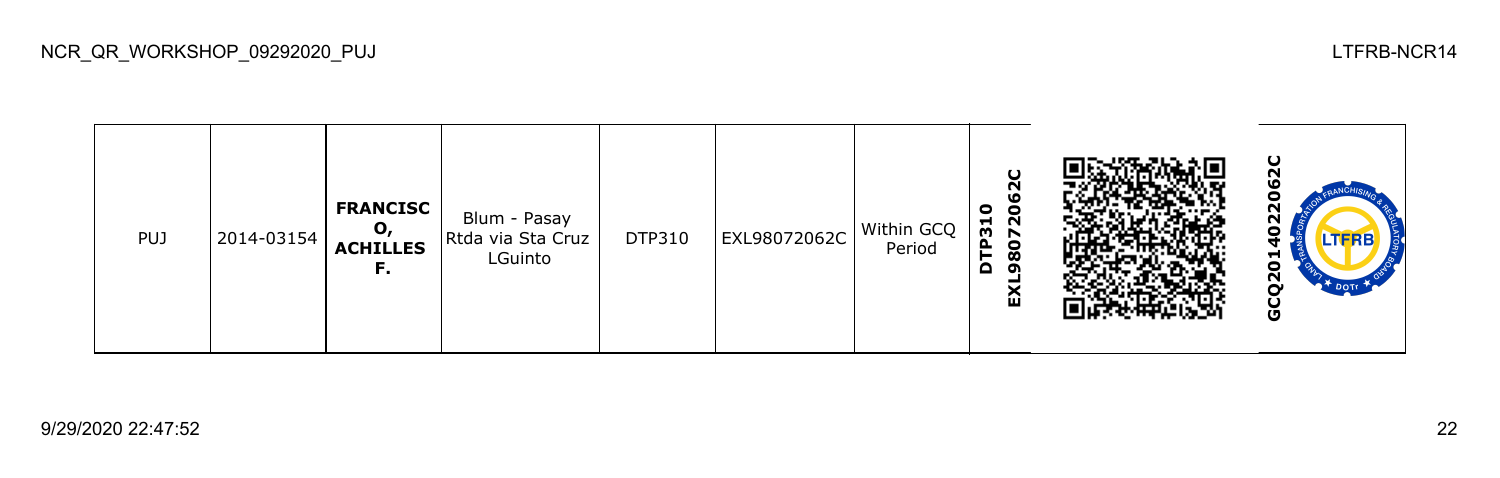| <b>PUJ</b> | 2015-02392 | BAYONA,<br>ZANDRA L. | Blum - Pasay<br>Rtda via Sta Cruz<br>LGuinto | <b>TXB426</b> | SUR200400398   Within GCQ | Period | O<br>œ<br>003<br>ಀ<br>$\frac{4}{5}$<br>ч<br>受<br>X<br>0<br>0<br>$\sim$<br><u>ທ</u> |  | ပ<br>m<br>ო<br>m<br>런<br>о<br>Ñ<br>DOTE<br>ט |
|------------|------------|----------------------|----------------------------------------------|---------------|---------------------------|--------|------------------------------------------------------------------------------------|--|----------------------------------------------|
|------------|------------|----------------------|----------------------------------------------|---------------|---------------------------|--------|------------------------------------------------------------------------------------|--|----------------------------------------------|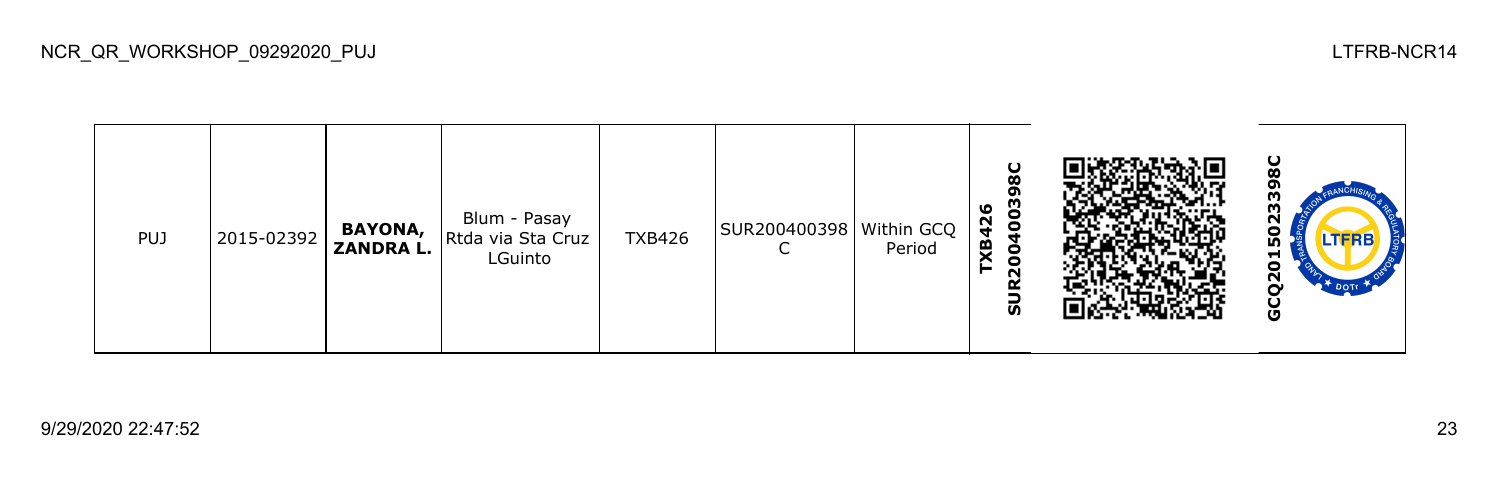| PUJ | 2015-02526 | SO,<br><b>VICENTE</b><br><b>ZAFRA</b> | BLUMENTRITT -<br><b>PASAY RTDA VIA</b><br><b>STA CRUZ</b> | <b>PVV987</b> | SPMM7682894 | Within GCQ<br>Period | $\cup$<br>6828<br>r<br>98<br>௨<br>င္ဟ |  | ပ<br>œ<br>o<br>.TFRB<br><u>ın</u><br>⊶<br>o<br>Ñ<br>DOTE<br>U |
|-----|------------|---------------------------------------|-----------------------------------------------------------|---------------|-------------|----------------------|---------------------------------------|--|---------------------------------------------------------------|
|-----|------------|---------------------------------------|-----------------------------------------------------------|---------------|-------------|----------------------|---------------------------------------|--|---------------------------------------------------------------|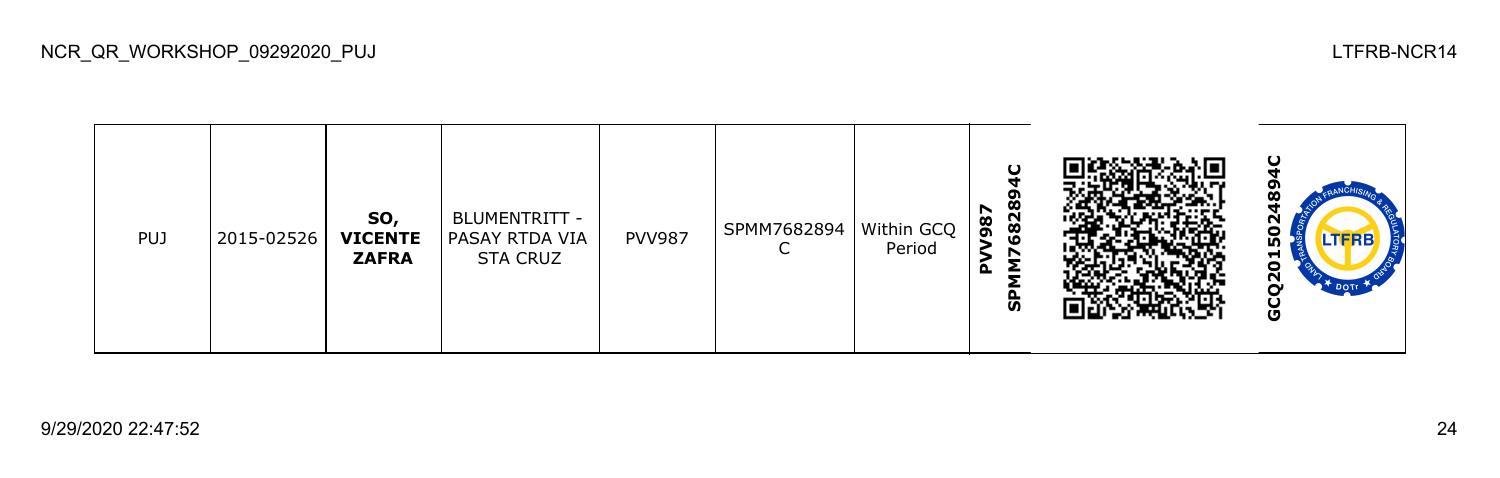**GCQ2015025106CEVER914106C TYM882** Blum - Pasay TYM882 EVER914106C Within GCQ PUJ 2015-02931 **TALAVERA, ELADIO M.** ნ0 Rtda via Sta Cruz Period LGuinto GCQ20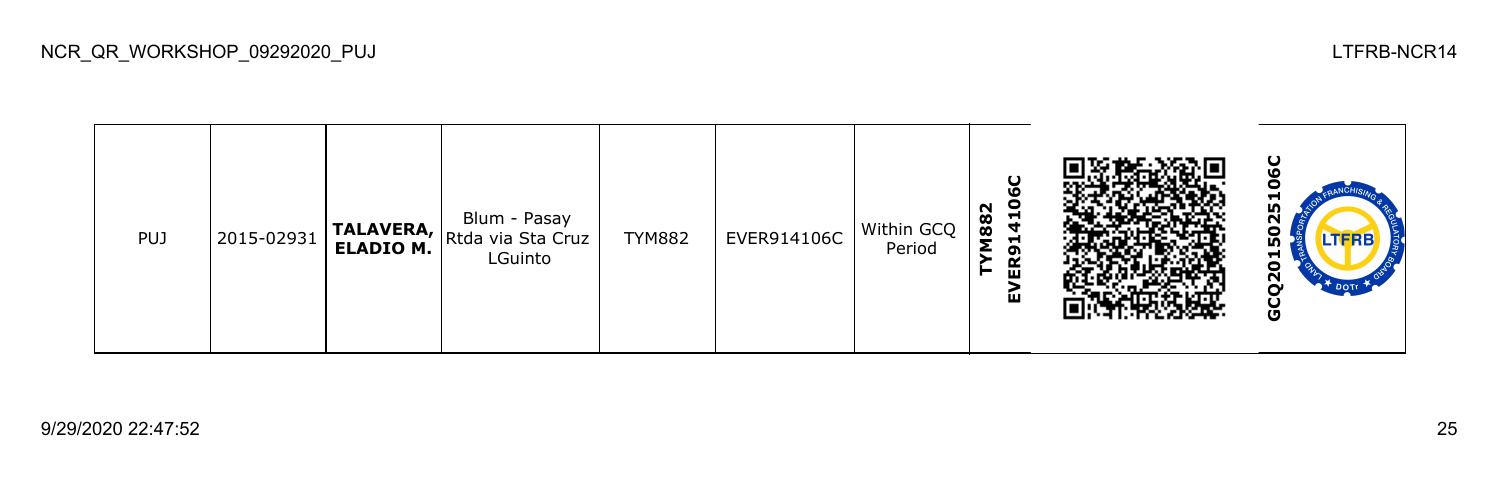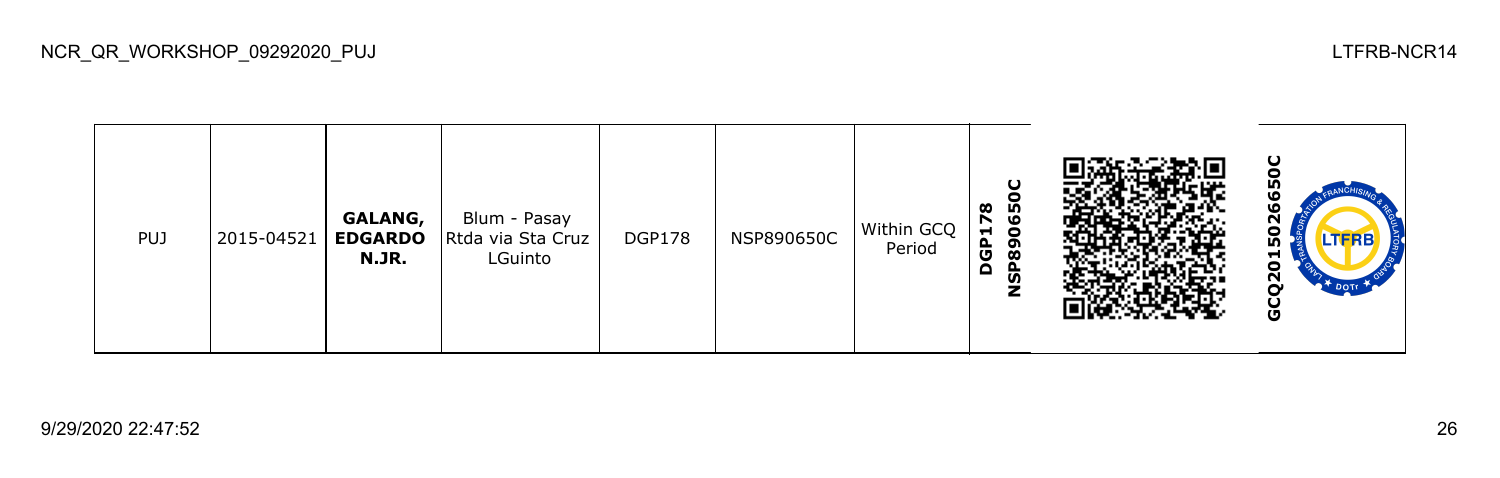| <b>PUJ</b> | 89-08306 | RAMOS,<br><b>ELISA</b> | Blum - Pasay<br>Rtda via Sta Cruz<br>LGuinto | <b>NCK619</b> | LTCPS2040C | Within GCQ<br>Period | Ο<br>o<br>ຸດ<br><br>K61<br><u>ន</u><br><b>S</b><br>$\frac{0}{2}$<br>O<br>ᅴ |  | ပ<br>Ñ<br><b>LTFRB</b><br>თ<br>$\boldsymbol{\omega}$<br>Ō |
|------------|----------|------------------------|----------------------------------------------|---------------|------------|----------------------|----------------------------------------------------------------------------|--|-----------------------------------------------------------|
|------------|----------|------------------------|----------------------------------------------|---------------|------------|----------------------|----------------------------------------------------------------------------|--|-----------------------------------------------------------|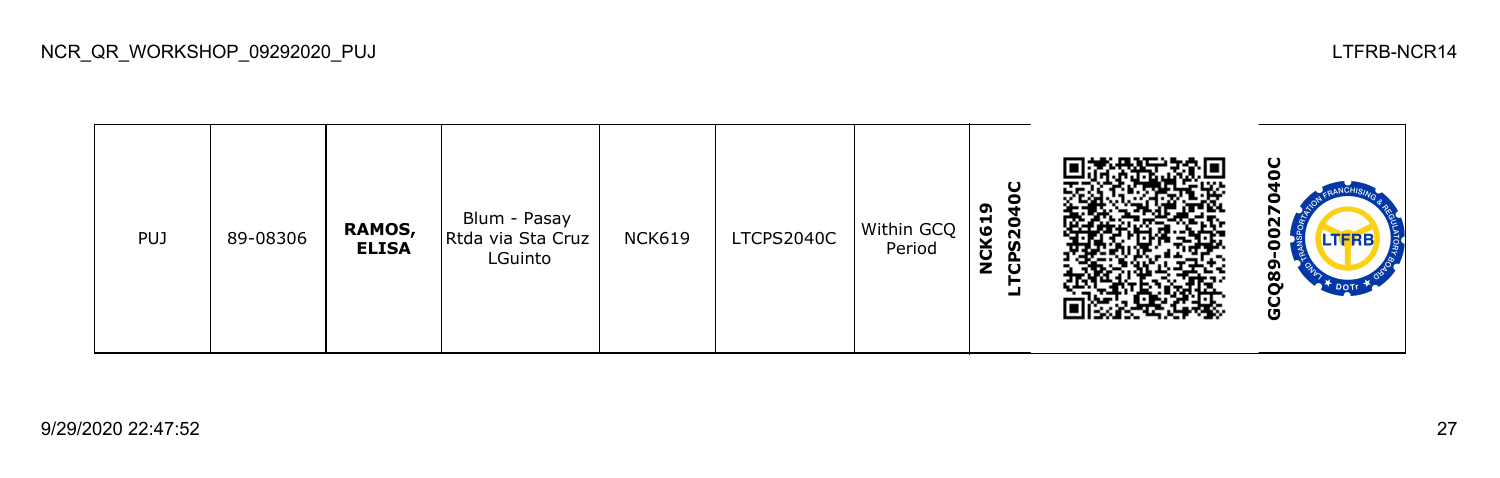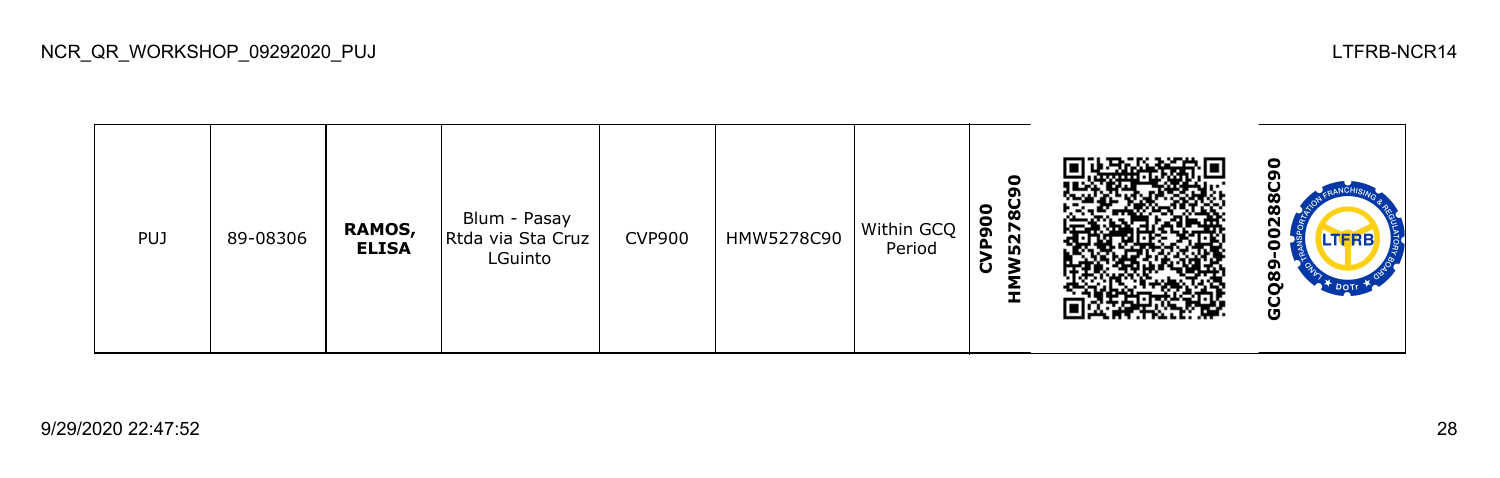| <b>PUJ</b> | 89-08306 | RAMOS,<br><b>ELISA</b> | Blum - Pasay<br>Rtda via Sta Cruz<br>LGuinto | <b>TWN924</b> | EXL200210019 Within GCQ<br>5C | Period | ပ<br><b>ID</b><br>໑<br>−<br>4<br>8<br>N92<br>$\blacksquare$<br>N<br>$\circ$<br>0<br>►<br>N<br>ଢ |  | ပ<br>႙<br>о<br>LTFRB<br>о<br>თ<br>ೲ<br>Ū |
|------------|----------|------------------------|----------------------------------------------|---------------|-------------------------------|--------|-------------------------------------------------------------------------------------------------|--|------------------------------------------|
|------------|----------|------------------------|----------------------------------------------|---------------|-------------------------------|--------|-------------------------------------------------------------------------------------------------|--|------------------------------------------|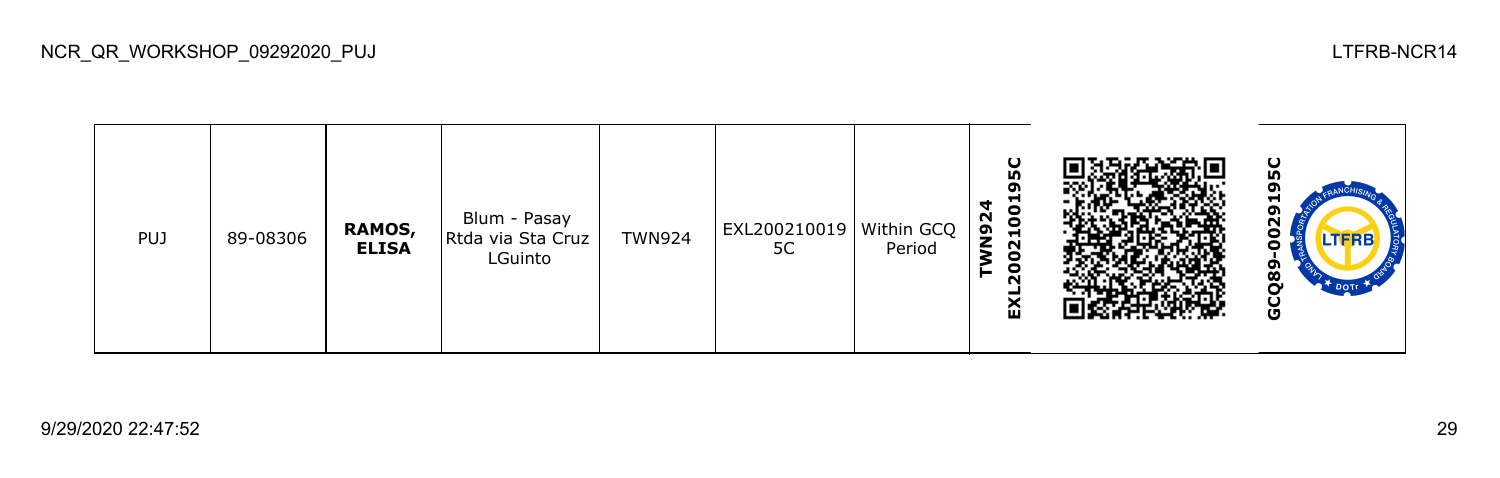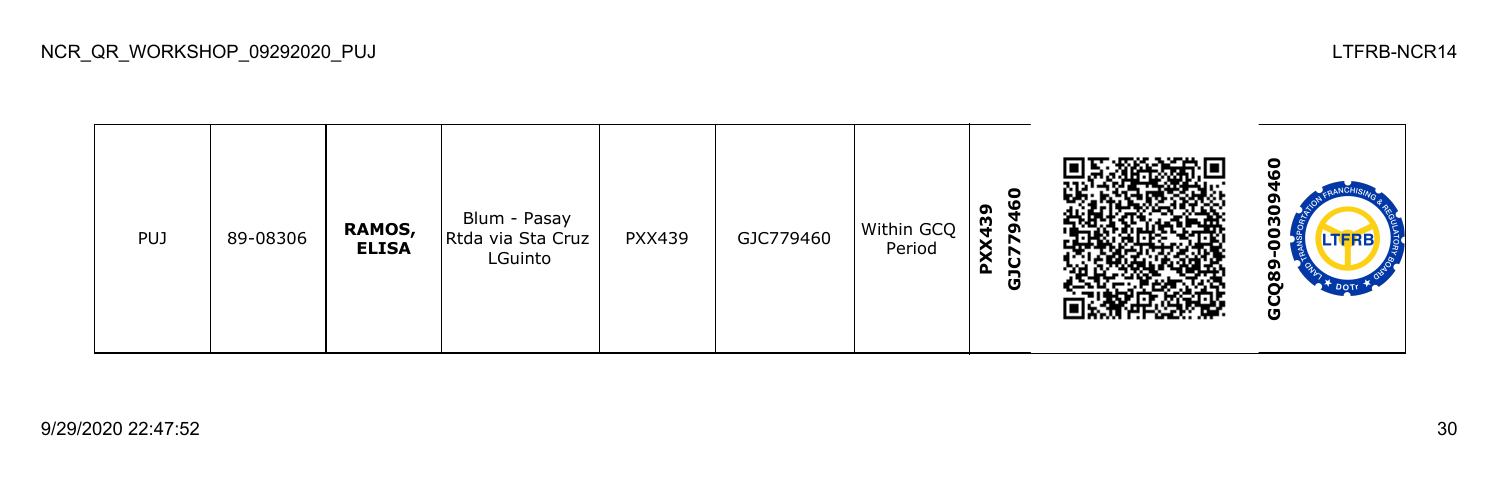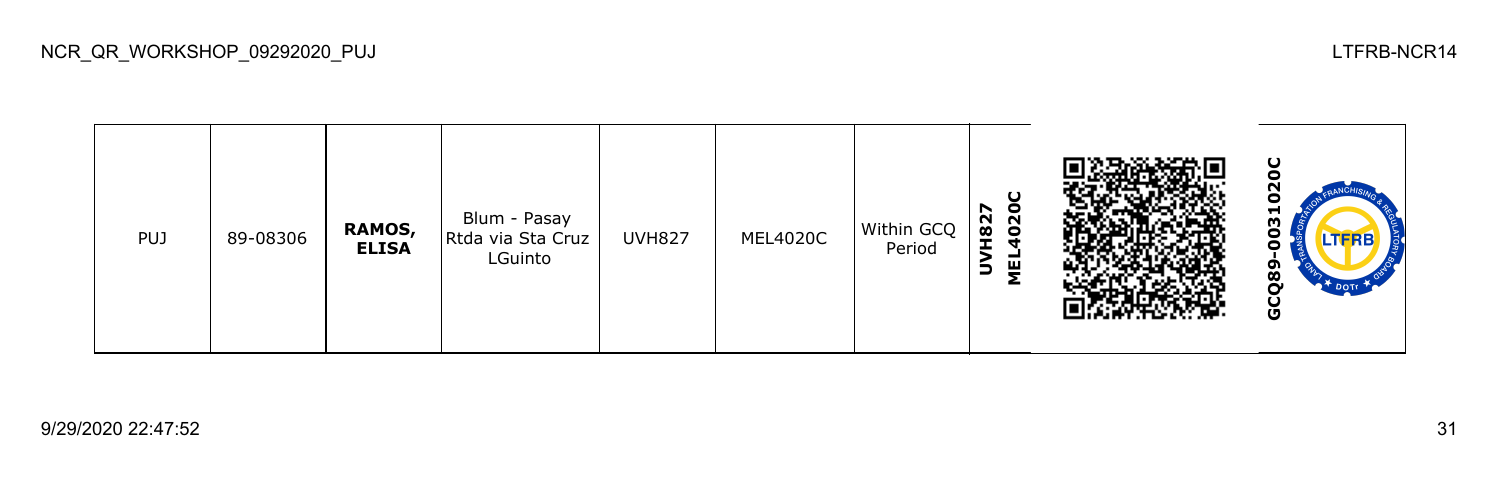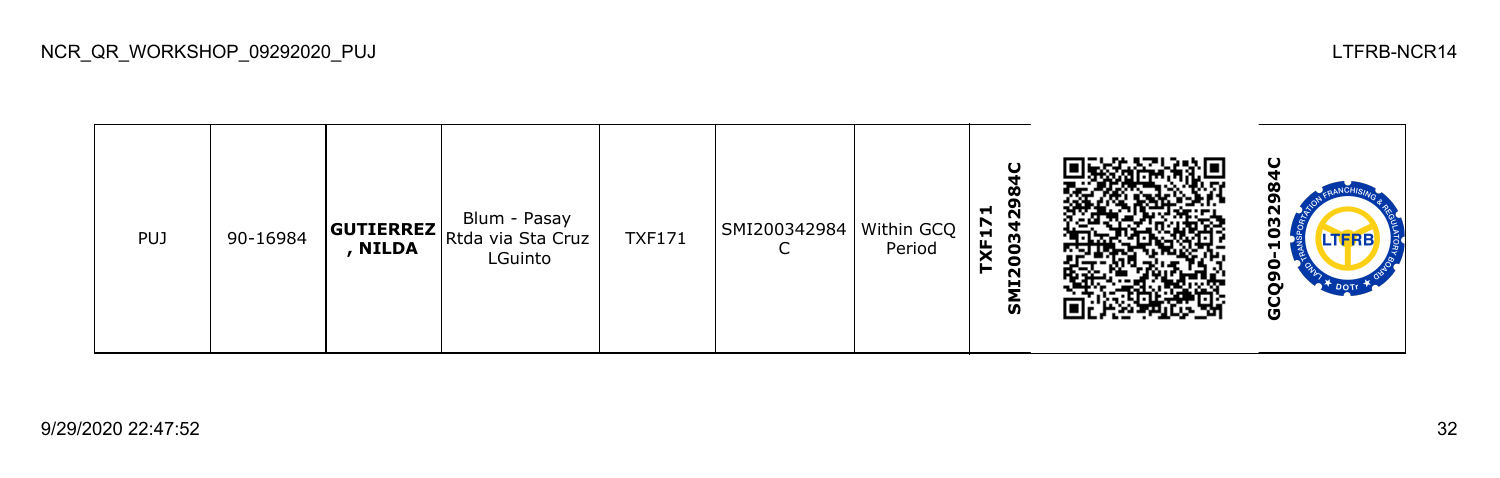| <b>PUJ</b> | 90-17046 | <b>MANALO,</b><br><b>CONRADO</b> | BLUMENTRITT -<br><b>PASAY RTDA VIA</b><br><b>STA CRUZ</b> | <b>NXP269</b> | SMM905378C | Within GCQ<br>Period | ပ<br>ø<br>໑<br>r<br>053<br>$\overline{26}$<br>n<br>N<br>ຶ<br><u>ທ</u> |  | ပ<br>333<br>LTFRB<br>-<br>ດາ<br><b>DOTI</b><br>Ō |
|------------|----------|----------------------------------|-----------------------------------------------------------|---------------|------------|----------------------|-----------------------------------------------------------------------|--|--------------------------------------------------|
|------------|----------|----------------------------------|-----------------------------------------------------------|---------------|------------|----------------------|-----------------------------------------------------------------------|--|--------------------------------------------------|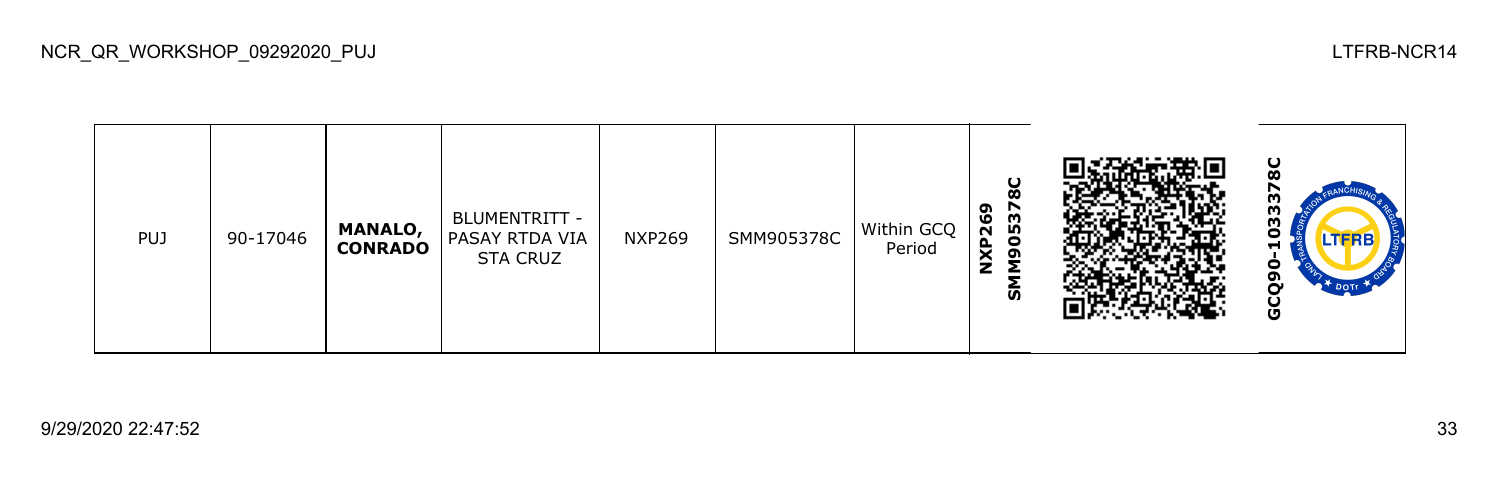| <b>PUJ</b> | 90-17046 | <b>MANALO,</b><br><b>CONRADO</b> | BLUMENTRITT -<br><b>PASAY RTDA VIA</b><br><b>STA CRUZ</b> | <b>PXW339</b> | HMW15515C97 | Within GCQ<br>Period | r<br>ຶ<br>n,<br>თ<br>პ<br>Н<br>LO.<br><b>LO</b><br>−<br>$\mathbf{a}$<br>I |  | N<br>o<br>.TERB<br>о<br>o<br>Ū |
|------------|----------|----------------------------------|-----------------------------------------------------------|---------------|-------------|----------------------|---------------------------------------------------------------------------|--|--------------------------------|
|------------|----------|----------------------------------|-----------------------------------------------------------|---------------|-------------|----------------------|---------------------------------------------------------------------------|--|--------------------------------|

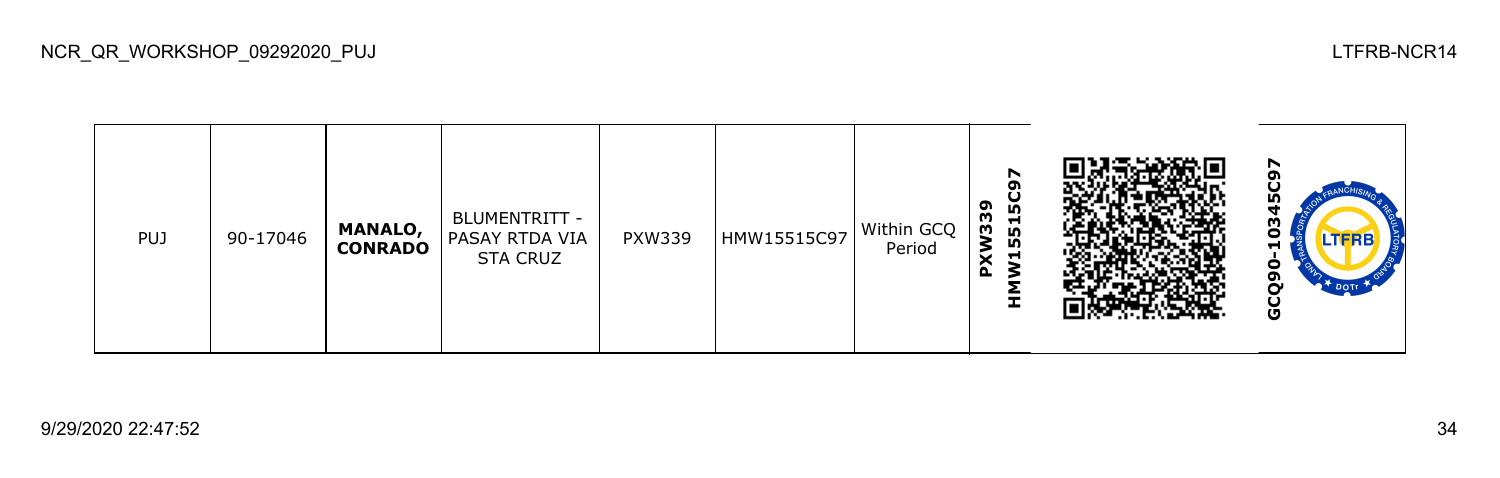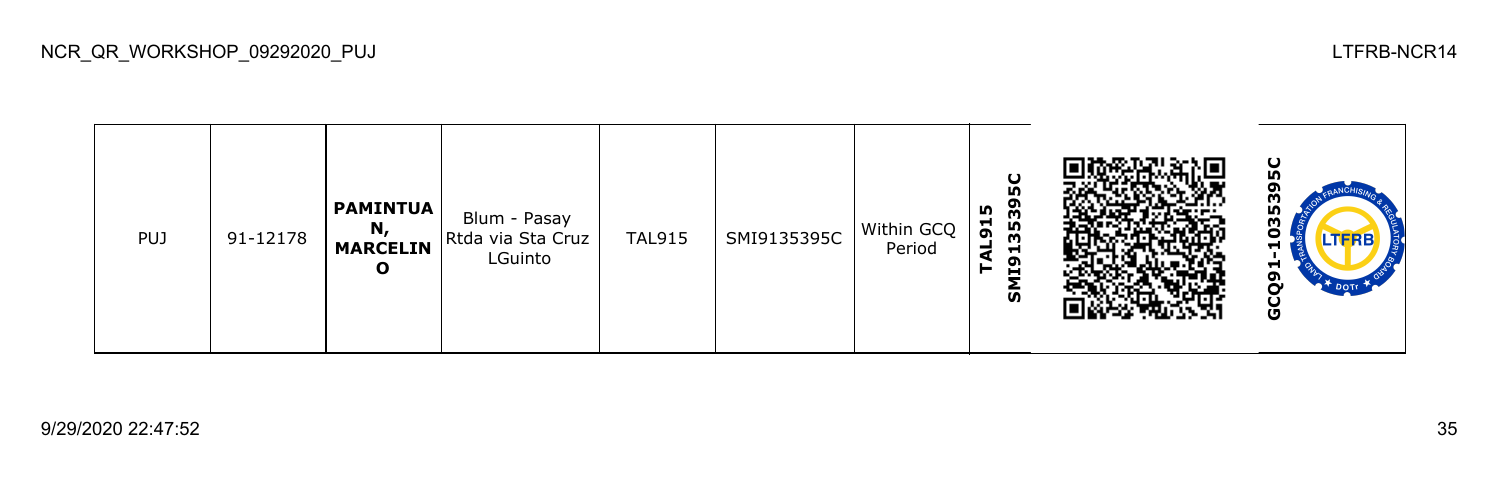| <b>PUJ</b> | 92-03604 | MEDINA,<br><b>MICHAEL</b><br>Р. | Blum - Pasay<br>Rtda via Sta Cruz<br>LGuinto | DJC439 | HMW7093C91 | Within GCQ<br>Period | 51<br>439<br>ີ ອີ<br>o<br>Ù<br>n<br>Δ<br>Ŧ |  | ᆏ<br>oı<br>0363<br>o<br>N<br>ຫ<br>$\mathbf{e}^*$ DOTE<br>Ò<br>Ğ, |
|------------|----------|---------------------------------|----------------------------------------------|--------|------------|----------------------|--------------------------------------------|--|------------------------------------------------------------------|
|------------|----------|---------------------------------|----------------------------------------------|--------|------------|----------------------|--------------------------------------------|--|------------------------------------------------------------------|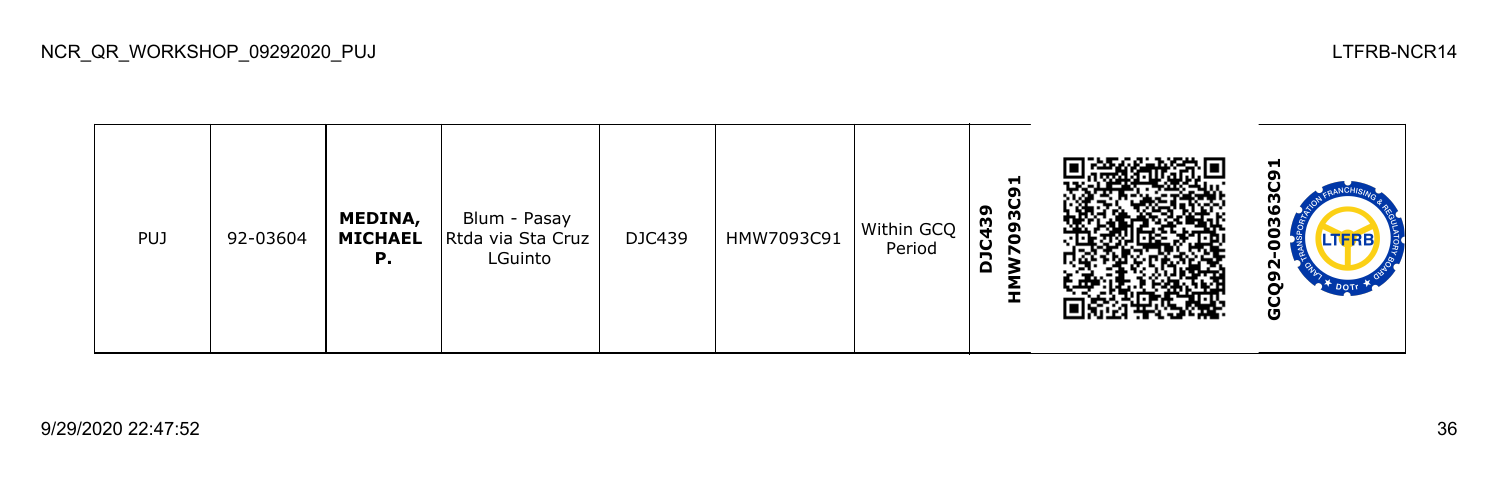| PUJ | 92-03659 | <b>EUSTAQUI</b><br>О,<br><b>ELIZABETH</b> | Blum - Pasay<br>Rtda via Sta Cruz<br>LGuinto | <b>TWB608</b> | SPMM2000114<br>091C | Within GCQ  <br>Period | ပ<br>ᆋ<br>თ<br>0<br>œ<br>−<br><b>B60</b><br>001<br>$\bullet$<br>$\sim$<br>o<br>ັທ |  | ပ<br>−<br>oı<br>m<br>LTFRB<br>Ν<br>ຫ<br>შ |
|-----|----------|-------------------------------------------|----------------------------------------------|---------------|---------------------|------------------------|-----------------------------------------------------------------------------------|--|-------------------------------------------|
|-----|----------|-------------------------------------------|----------------------------------------------|---------------|---------------------|------------------------|-----------------------------------------------------------------------------------|--|-------------------------------------------|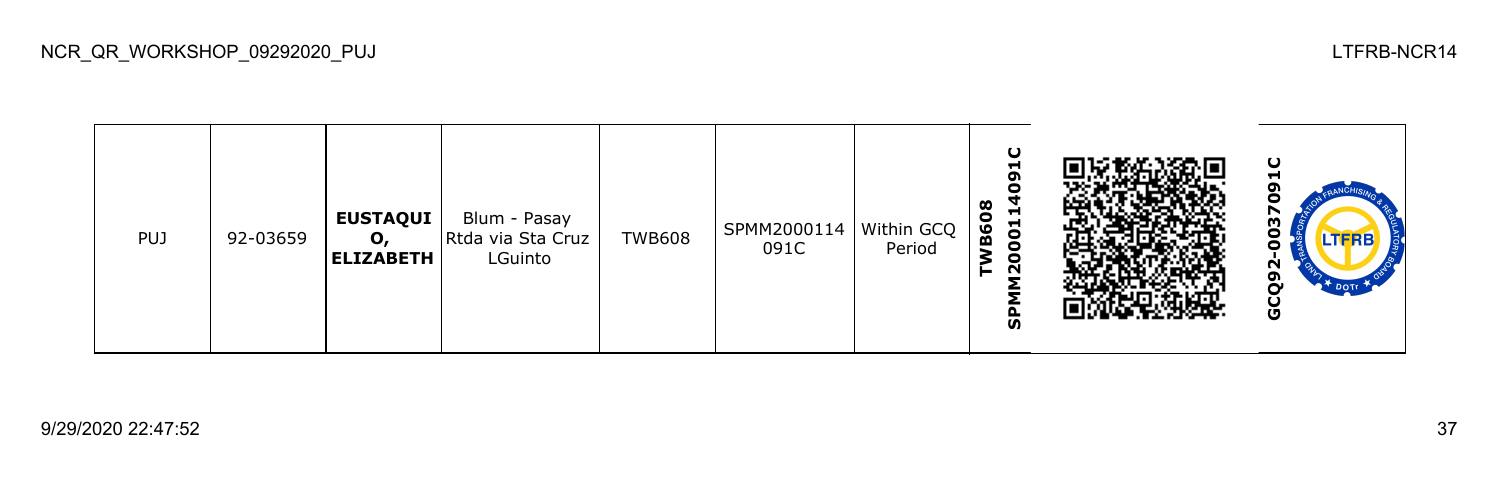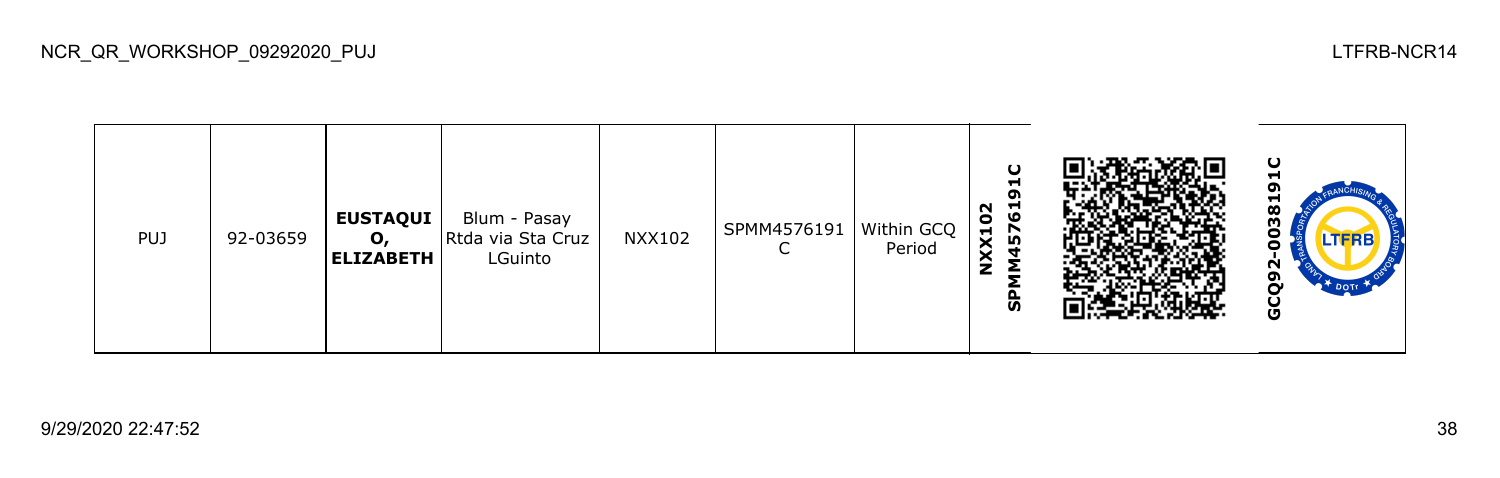| <b>PUJ</b> | 92-05458 | DE JESUS,<br>BONIFACIO | Blum - Pasay<br>Rtda via Sta Cruz<br>LGuinto | <b>NXX750</b> | SPMM4734791 | Within GCQ<br>Period | O<br>−<br>σ<br>$\bullet$<br><b>NXX75</b><br>w<br>ັທ |  | ပ<br>-<br>႙<br>Ο<br><b>LTFRB</b><br>o<br>N<br>໑<br>မိ |
|------------|----------|------------------------|----------------------------------------------|---------------|-------------|----------------------|-----------------------------------------------------|--|-------------------------------------------------------|
|------------|----------|------------------------|----------------------------------------------|---------------|-------------|----------------------|-----------------------------------------------------|--|-------------------------------------------------------|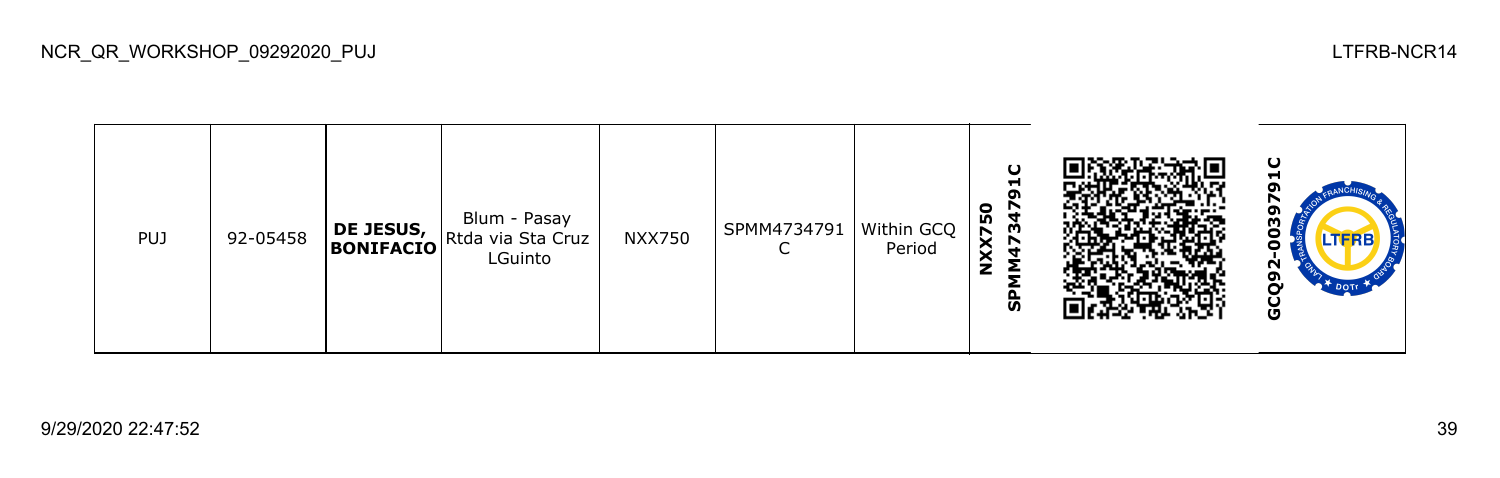| PUJ | 92-12734 | <b>MANITO,</b><br><b>ESTRELLA</b><br>&<br><b>PETRONIL</b><br>О | BLUMENTRITT -<br>  PASAY RTDA VIA<br><b>STA CRUZ</b> | NYB410 | SPMM5784192   Within GCQ | Period | O<br>N<br>0<br>r.<br>ч<br><b>B41</b><br>Ò<br><u>r</u><br><u>မှ</u> |  | ပ<br>N<br>−<br>o<br>LTERE<br>N<br>໑<br>Ū |
|-----|----------|----------------------------------------------------------------|------------------------------------------------------|--------|--------------------------|--------|--------------------------------------------------------------------|--|------------------------------------------|
|-----|----------|----------------------------------------------------------------|------------------------------------------------------|--------|--------------------------|--------|--------------------------------------------------------------------|--|------------------------------------------|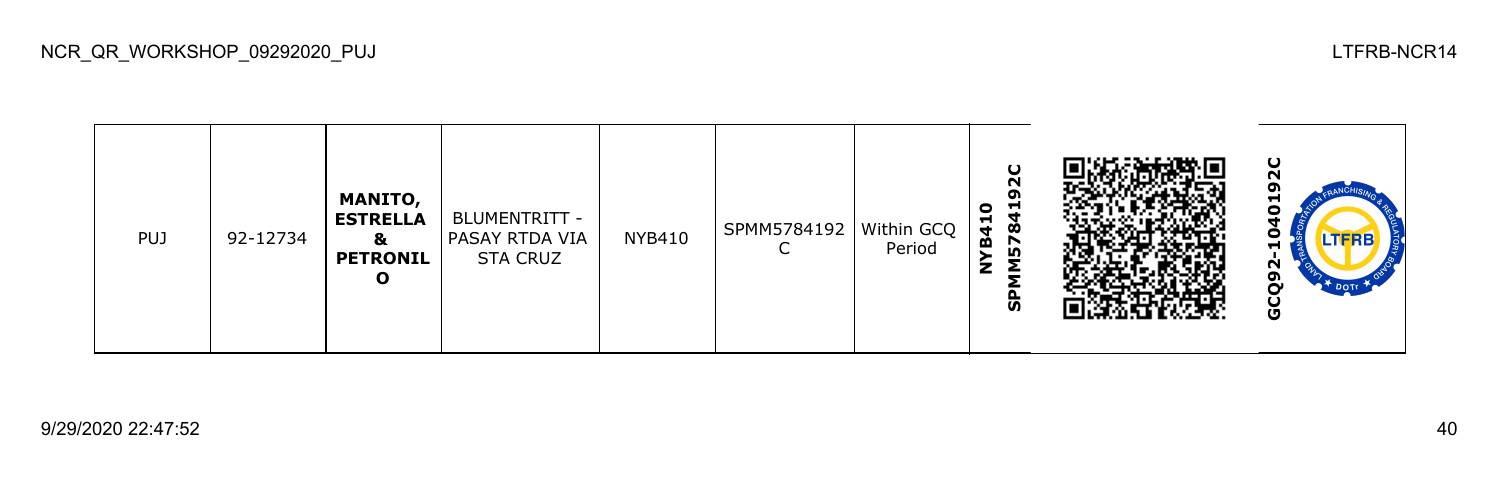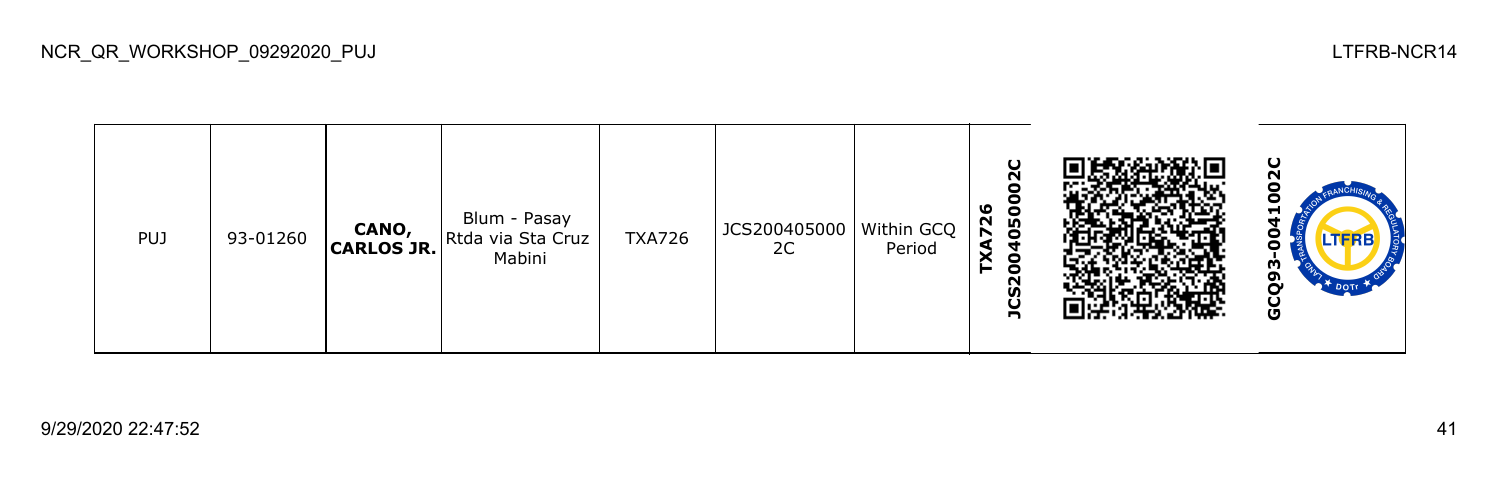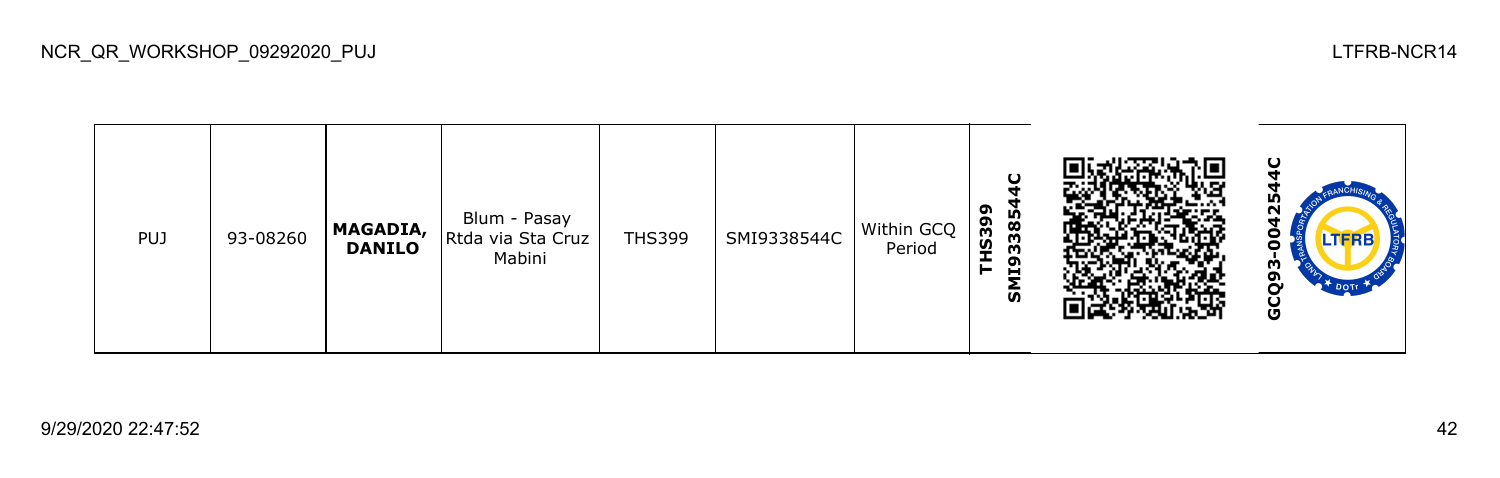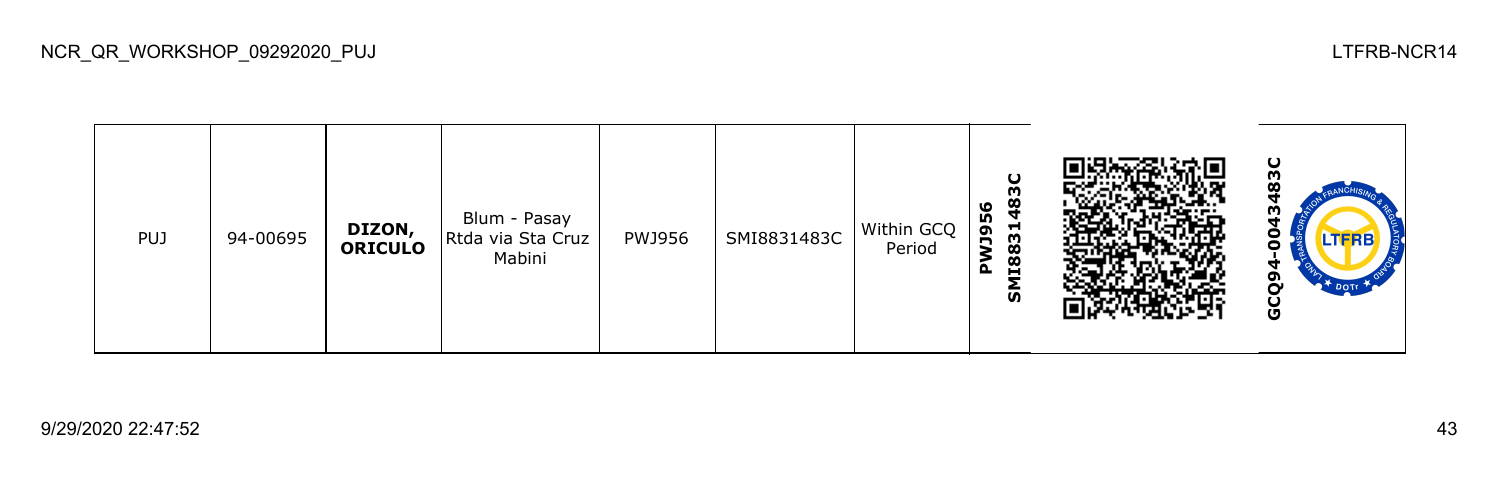

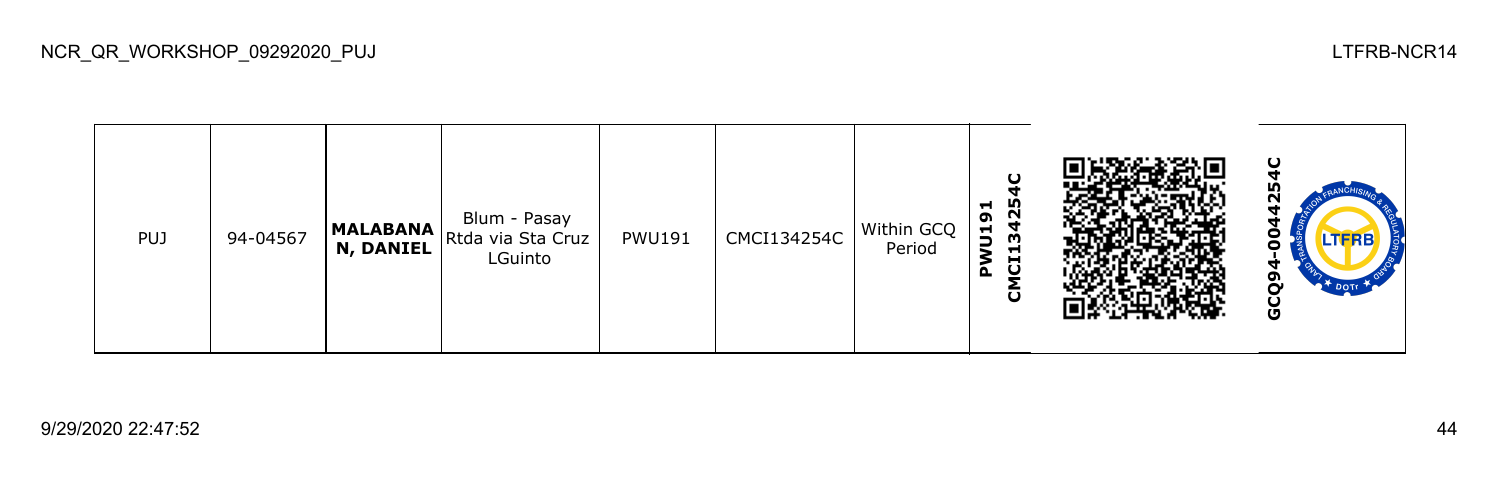| <b>PUJ</b> | 94-04894 | <b>VENTURA,</b><br><b>ALMARIO</b> | BLUMENTRITT -<br>PASAY RTDA VIA<br><b>STA CRUZ</b> | <b>TVV142</b> | SMI8626755C | Within GCQ<br>Period | ပ္စ<br>m<br>N<br>4<br>ဖ<br>H<br>$\sim$<br>١O<br>œ<br>►<br>н<br>ັທ |  | ပ<br>m<br><b>LTFRB7</b><br>m<br>$\mathcal{F}$ DOTr<br>Ū |
|------------|----------|-----------------------------------|----------------------------------------------------|---------------|-------------|----------------------|-------------------------------------------------------------------|--|---------------------------------------------------------|
|------------|----------|-----------------------------------|----------------------------------------------------|---------------|-------------|----------------------|-------------------------------------------------------------------|--|---------------------------------------------------------|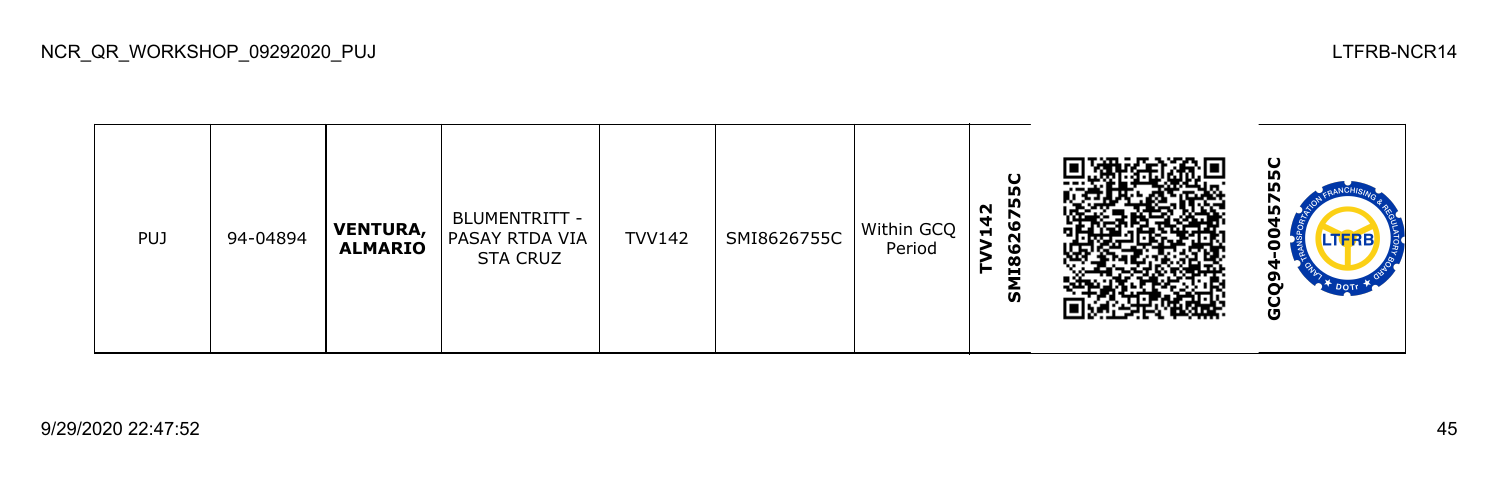| <b>PUJ</b> | 97-03975 | NERONA,<br>IO | Blum - Pasay<br><b>LEODEGAR</b> Rtda via Sta Cruz<br>Mabini | <b>PVS885</b> | EVER9540369C | Within GCQ<br>Period | ပ<br>ຸດ<br><b>10</b><br>403<br><b>S885</b><br>LÒ,<br>ຸດ<br>≃<br>۵.<br>ш<br>ш |  | ပ<br><b>LTFRB</b><br>o<br>Ū |
|------------|----------|---------------|-------------------------------------------------------------|---------------|--------------|----------------------|------------------------------------------------------------------------------|--|-----------------------------|
|------------|----------|---------------|-------------------------------------------------------------|---------------|--------------|----------------------|------------------------------------------------------------------------------|--|-----------------------------|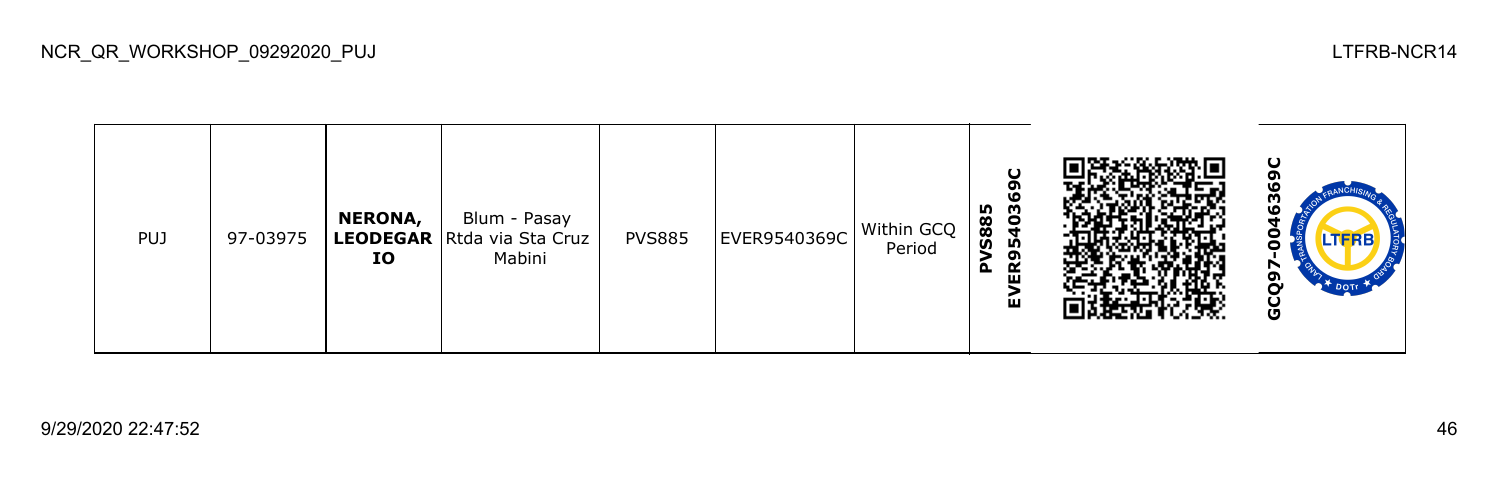**GCQ97-004795AC**SPMM8166995 **MORTA,**  Blum - Pasay **PVP854 RUBEN/SU** PVP854 SPMM8166995 Within GCQ PUJ 97-04260 Rtda via Sta Cruz **PNET,**  AC Period Ο Mabini **LENIE** GCQ97

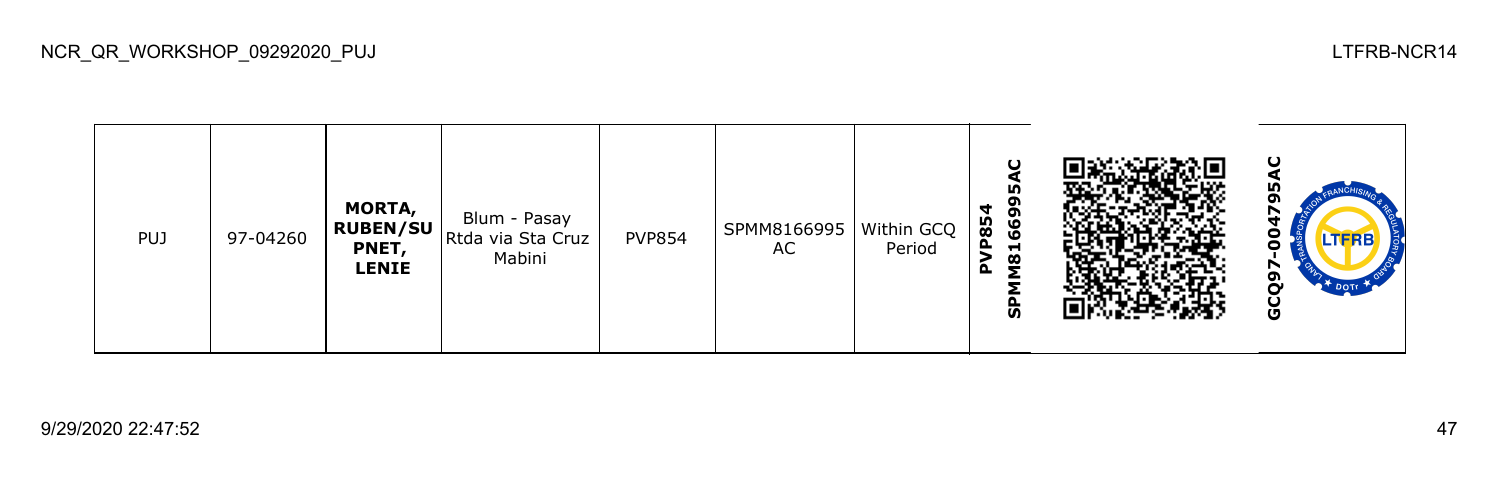**GCQ98-00485471GJC765471 NVP393 MACUNAT**  Blum - Pasay  $NVP393$  GJC765471 Within GCQ Rtda via Sta Cruz PUJ 98-00233 **LARA**  8 Period **ELMER** LGuinto GCQ9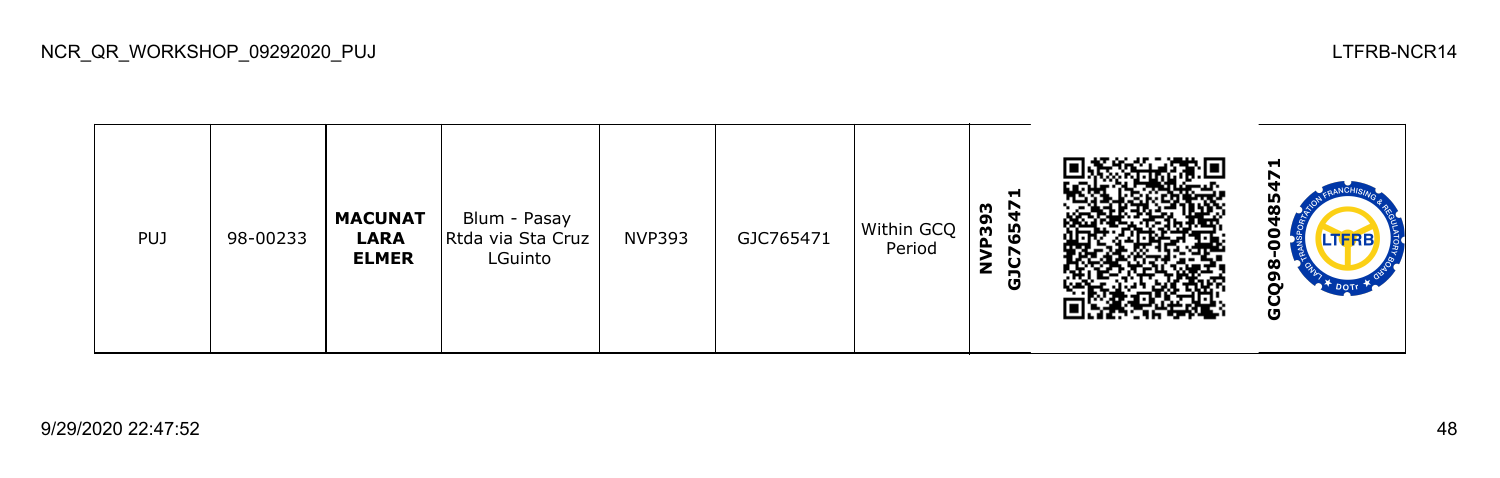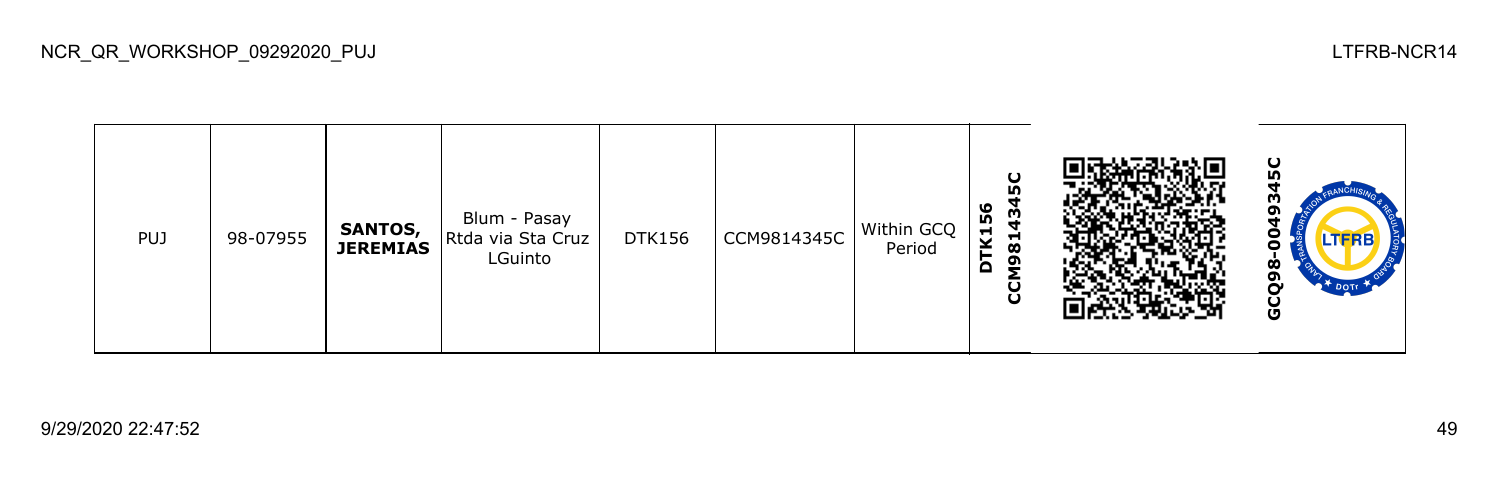| <b>PUJ</b> | 99-00730 | TIGLAO,<br>л. | Blum - Pasay<br><b>REYNALDO</b> Rtda via Sta Cruz<br>LGuinto | <b>PYM878</b> | SPMM1054829<br>8C | Within GCQ<br>Period | 8C<br>8<br>œ<br>N87<br>◥<br>မ္မ<br>₩<br>ਵ<br>௳<br><b>S</b> |  | ပ<br>N<br>о<br>LO <sub>1</sub><br>LTFRB<br>ה<br>ה<br>DOTT<br>n<br>မ္ပ |
|------------|----------|---------------|--------------------------------------------------------------|---------------|-------------------|----------------------|------------------------------------------------------------|--|-----------------------------------------------------------------------|
|------------|----------|---------------|--------------------------------------------------------------|---------------|-------------------|----------------------|------------------------------------------------------------|--|-----------------------------------------------------------------------|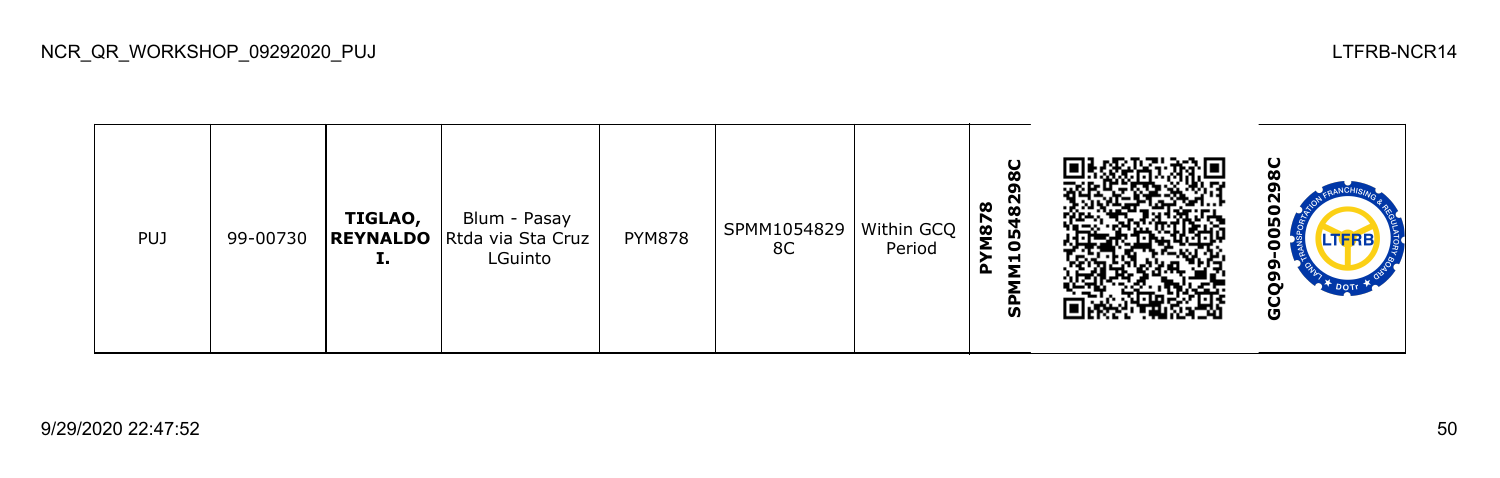| <b>PUJ</b> | 99-12647 | <b>VILLANUEV</b><br>А,<br><b>TERESITA</b> | BLUMENTRITT -<br><b>PASAY RTDA VIA</b><br><b>STA CRUZ</b> | <b>TVX616</b> | SPMM9696697 | Within GCQ<br>Period | ဖ<br>ഄ<br>ဖ<br>X61<br>$\overline{6}$<br>໑<br><u>ທ</u> |  | ပ<br>۱٥<br>ᆋ<br>m<br>o<br>H<br>o<br>o<br>DOTT <sub>1</sub><br>⌒<br>Ğ |
|------------|----------|-------------------------------------------|-----------------------------------------------------------|---------------|-------------|----------------------|-------------------------------------------------------|--|----------------------------------------------------------------------|
|------------|----------|-------------------------------------------|-----------------------------------------------------------|---------------|-------------|----------------------|-------------------------------------------------------|--|----------------------------------------------------------------------|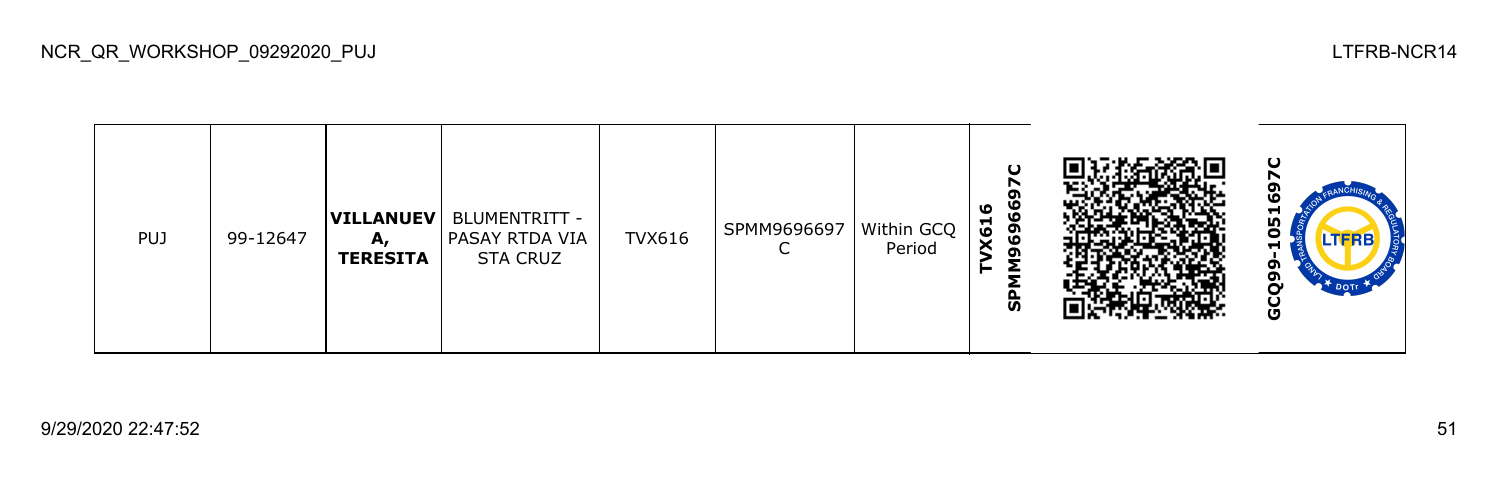| <b>PUJ</b> | 99-12647 | А,<br><b>TERESITA</b> | VILLANUEV   BLUMENTRITT -<br><b>PASAY RTDA VIA</b><br><b>STA CRUZ</b> | <b>TVX626</b> | SPMM9681997 | Within GCQ<br>Period | ഄ<br>o<br>681<br>X62<br>ຶ<br>ັທ |  | ပ<br>ួ<br>o<br><b>LTFRB</b><br>−<br>o<br>o<br>~<br><b>DOT</b><br>မိ |
|------------|----------|-----------------------|-----------------------------------------------------------------------|---------------|-------------|----------------------|---------------------------------|--|---------------------------------------------------------------------|
|------------|----------|-----------------------|-----------------------------------------------------------------------|---------------|-------------|----------------------|---------------------------------|--|---------------------------------------------------------------------|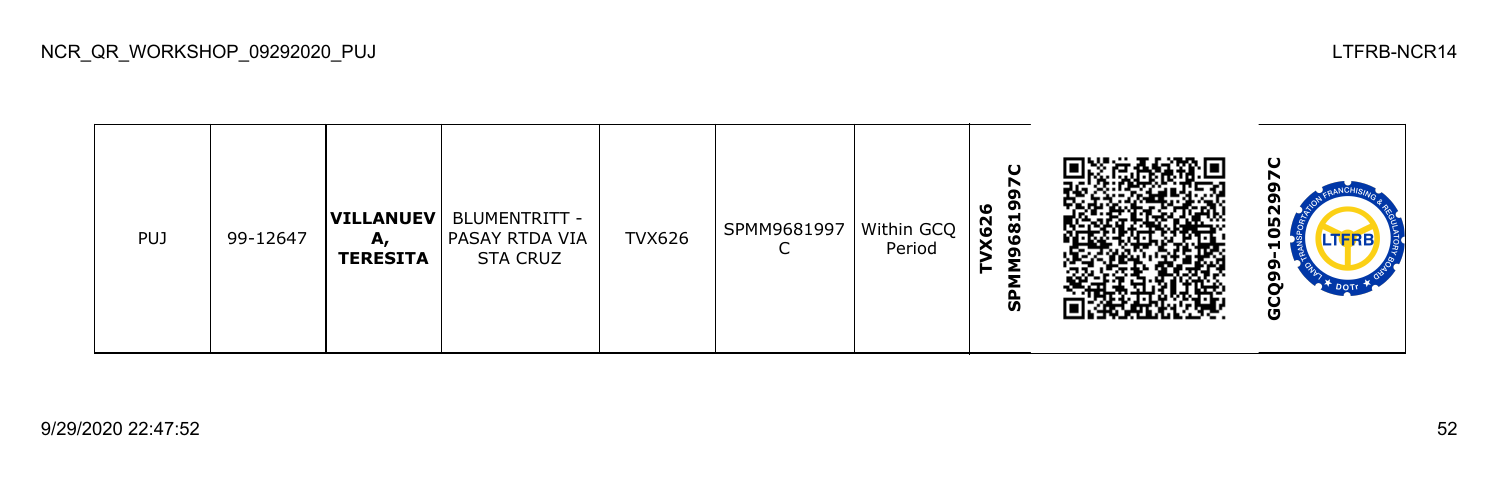| <b>PUJ</b> | 99-12647 | <b>VILLANUEV</b><br>A.<br><b>TERESITA</b> | BLUMENTRITT -<br>  PASAY RTDA VIA<br><b>STA CRUZ</b> | <b>TXP335</b> | SPMM9160596 | Within GCQ<br>Period | 605<br>m<br><b>EEdy</b><br>$\blacksquare$<br>G<br>⌒<br><b>S</b> |  | ပ<br>ო<br>ŋ<br>ο<br>TERB'<br>−<br>o<br>o<br>DOTT <sub>1</sub><br>မိ |
|------------|----------|-------------------------------------------|------------------------------------------------------|---------------|-------------|----------------------|-----------------------------------------------------------------|--|---------------------------------------------------------------------|
|------------|----------|-------------------------------------------|------------------------------------------------------|---------------|-------------|----------------------|-----------------------------------------------------------------|--|---------------------------------------------------------------------|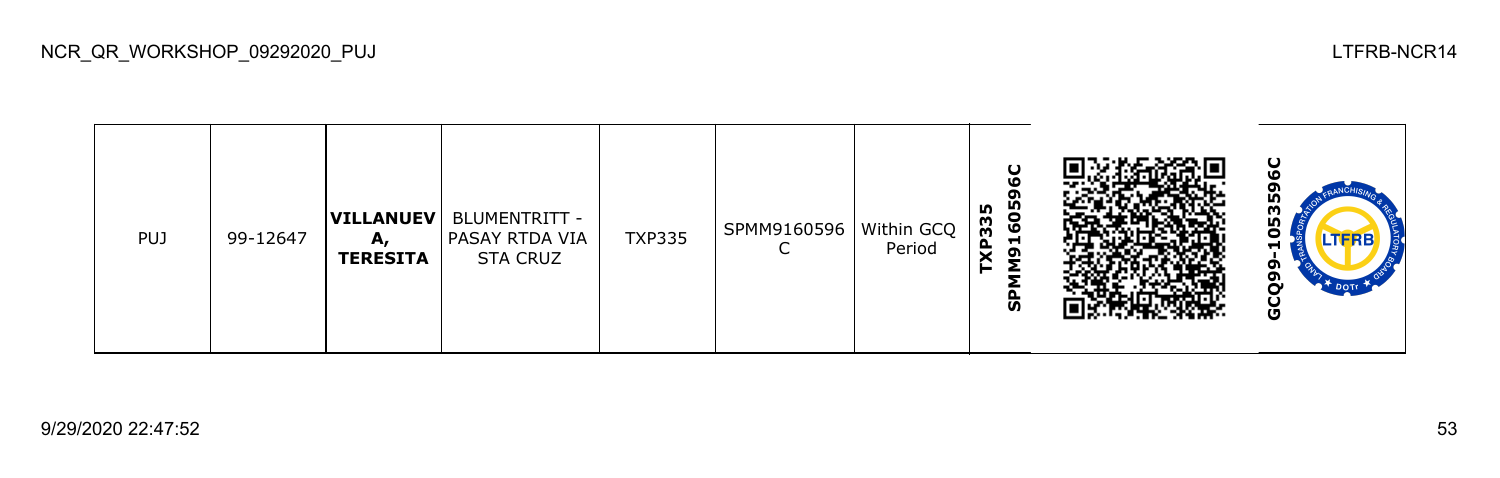| <b>PUJ</b> | 99-12647 | VILLANUEV<br>А,<br><b>TERESITA</b> | <b>BLUMENTRITT -</b><br>PASAY RTDA VIA<br><b>STA CRUZ</b> | <b>TVX507</b> | SPMM9216896 | Within GCQ  <br>Period | O<br>١O<br>ဒ္ဓိ<br>r<br>ន<br>$\overline{21}$<br>ຕ<br>ັທ |  | ပ<br>ဖ<br>œ<br>m<br>o<br>−<br>ת<br>თ<br>r<br>$\mathbf{P}^{\mathbf{T}}$ DOTE<br>Ğ |
|------------|----------|------------------------------------|-----------------------------------------------------------|---------------|-------------|------------------------|---------------------------------------------------------|--|----------------------------------------------------------------------------------|
|------------|----------|------------------------------------|-----------------------------------------------------------|---------------|-------------|------------------------|---------------------------------------------------------|--|----------------------------------------------------------------------------------|

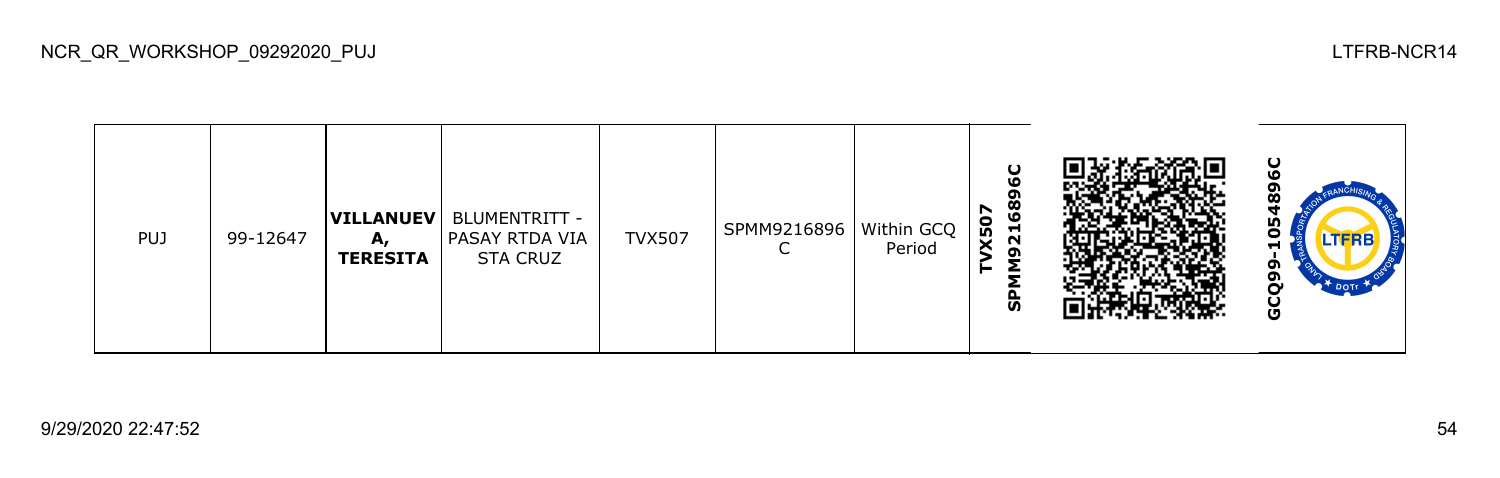| <b>PUJ</b> | 99-12647 | <b>VILLANUEV</b><br>А<br><b>TERESITA</b> | BLUMENTRITT -<br>PASAY RTDA VIA<br><b>STA CRUZ</b> | <b>TVV493</b> | SPMM1118242   Within GCQ<br>000C | Period | m<br>$\frac{6}{4}$<br>82<br>−<br>$\blacksquare$<br><b>S</b> |  | 55<br>г<br>LTFRB<br>П<br>ີ<br>ີ<br>ט |
|------------|----------|------------------------------------------|----------------------------------------------------|---------------|----------------------------------|--------|-------------------------------------------------------------|--|--------------------------------------|
|------------|----------|------------------------------------------|----------------------------------------------------|---------------|----------------------------------|--------|-------------------------------------------------------------|--|--------------------------------------|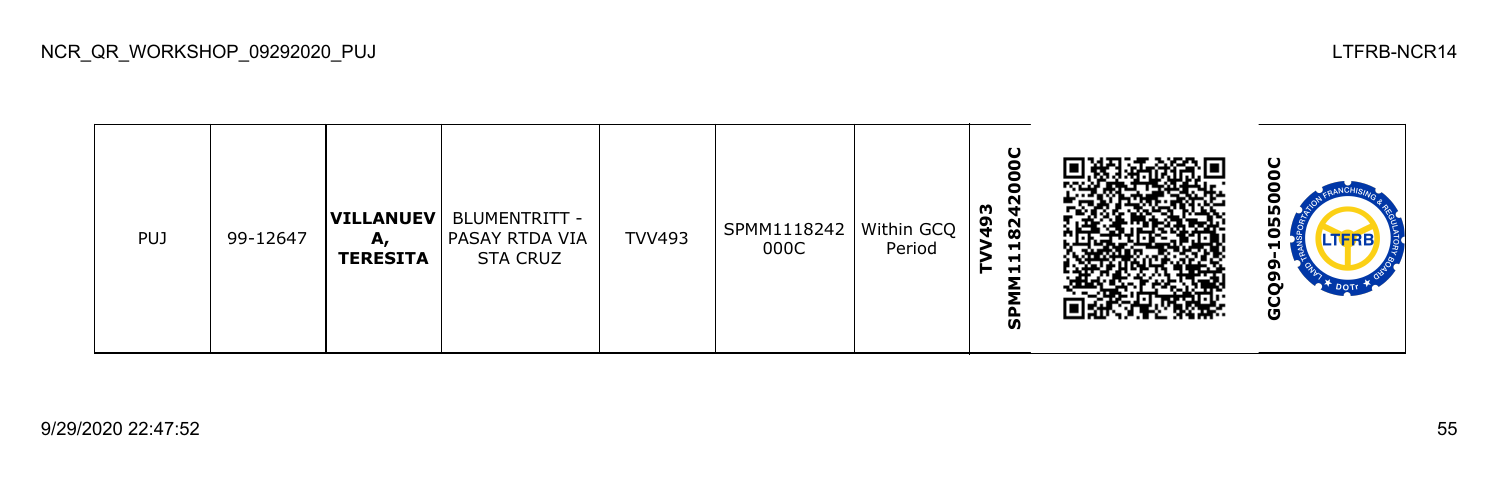| <b>PUJ</b> | 99-12647 | VILLANUEV<br>A.<br><b>TERESITA</b> | BLUMENTRITT -<br>PASAY RTDA VIA<br><b>STA CRUZ</b> | <b>TVT284</b> | SPMM2000111<br>823 | Within GCQ<br>Period | m<br>$\overline{8}$<br>−<br>−<br><b>82</b><br>$\bullet$<br>N<br><b>S</b> |  | m<br>N<br>œ<br>٥<br>m<br>.теке<br>-<br>o<br>ຫ<br>o |
|------------|----------|------------------------------------|----------------------------------------------------|---------------|--------------------|----------------------|--------------------------------------------------------------------------|--|----------------------------------------------------|
|------------|----------|------------------------------------|----------------------------------------------------|---------------|--------------------|----------------------|--------------------------------------------------------------------------|--|----------------------------------------------------|